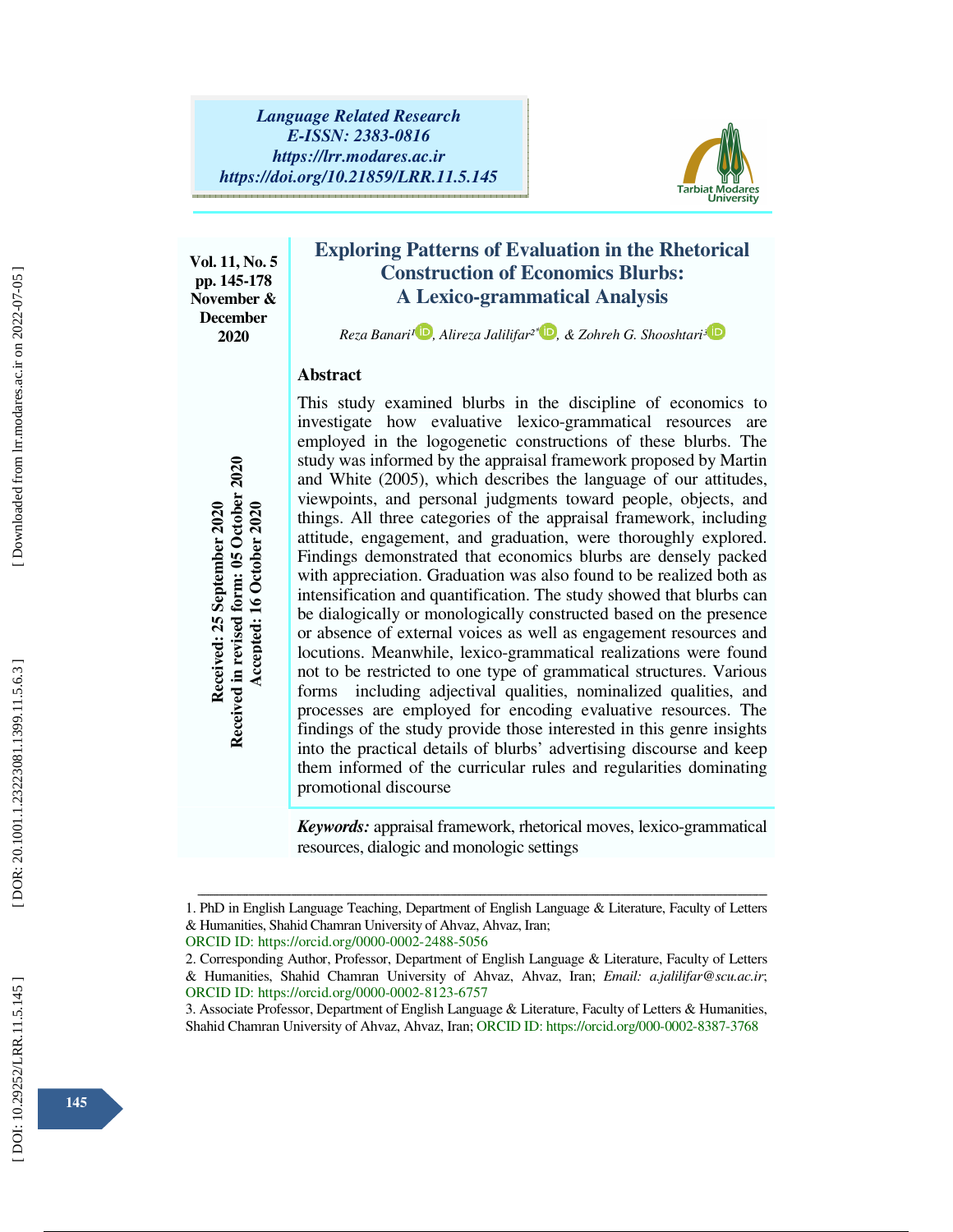#### **1. Introduction**

Academic writing is recently viewed as an interactive accomplishment and a record of dialogue between writers and readers and incorporates rhetorical features for negotiating social relations and engagement contrary to the traditionally-held belief viewing it to be restricted to disciplinary content (Hyland, 2001, 2002, 2004; Thompson, 2001). That is, it involves the constant process of coordination among writers and readers for enabling the co-construction of coherence from the texts with the purpose of establishing and negotiating social relations among academic members (Hyland, 2005). Therefore, although academic writing is in charge of informing readers with propositional content, which until recently was assumed to be carried out impersonally and objectively, its role has considerably changed with the increasing awareness of writers about the active and effective presence and role of readers in the construal formation of texts.

Generally, academic texts perform two major functions of conveying information and promoting information for reader conviction (Hyland, 2008; Mauranen, 1993). However, (Hyland, 2008; Mauranen, 1993), some of these texts are more promotional than informational due to displaying a remarkable degree of evaluative resources in their textual constructions. Blurbs, as an example of these texts, not only exhibit the essential requirements of introductory genres but also display a considerable number of promotional features and are classified under the category of academic introductions (Bhatia, 1997, 2004).

### **2. Review of the Literature**

In this section, the related studies are described and the inadequacies or limitations of the previous studies are highlighted. The reasons of conducting the current study are also recapitulated in terms of a few definite questions.

#### *2.1. Literature*

A number of studies explored the rhetorical features and generic structures of blurbs to shed light on the effectiveness of blurbs' rhetorical patterns in terms of their persuasiveness force. These studies examined blurbs in various existing forms, including non-electronic, non-fiction book blurbs to find out what area has made a greater use of blurbs (Cronin & La Barre, 2005), the keywords of academic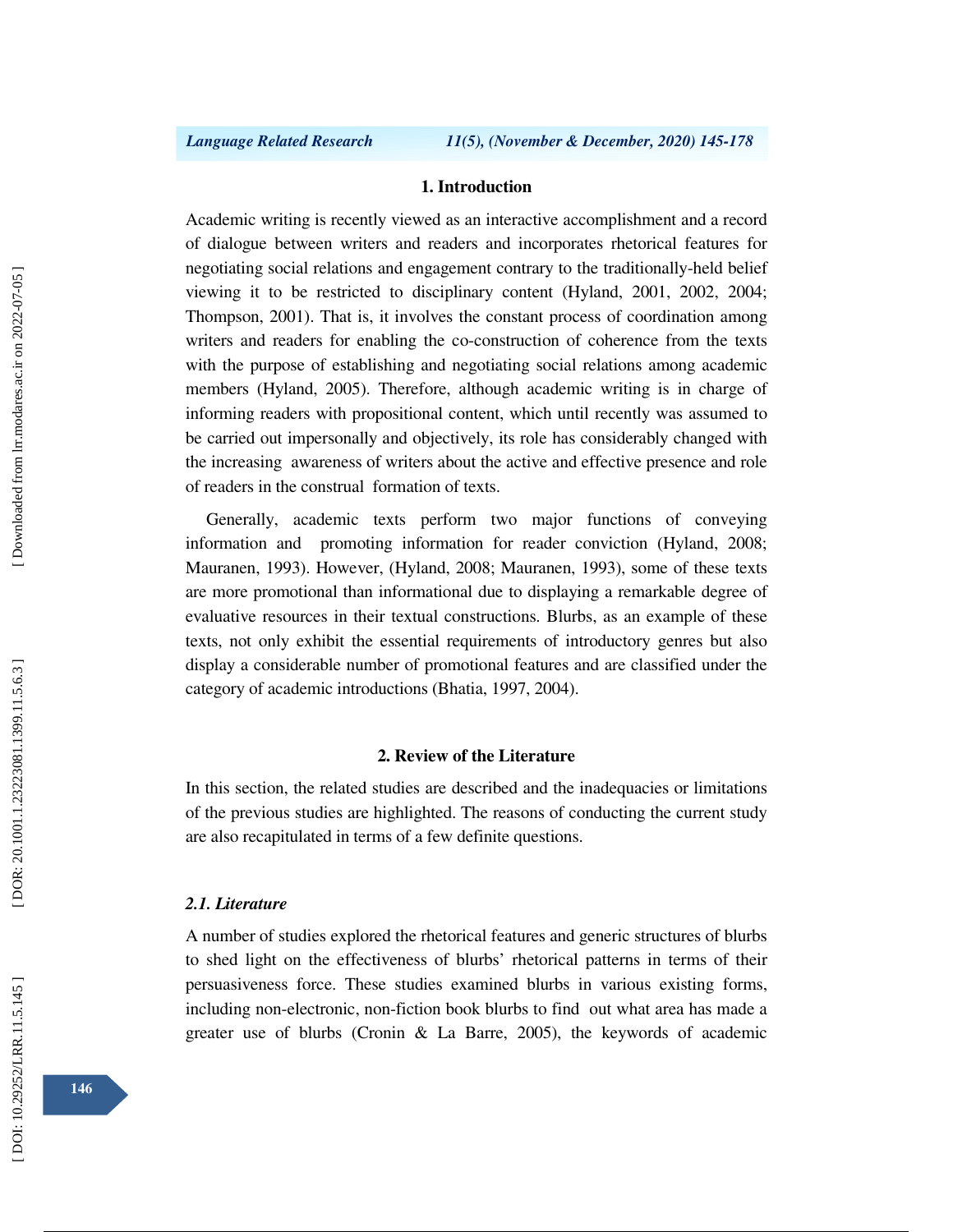## *Exploring Patterns of Evaluation … Reza Banaria et al. Reza Banaria et al.*

textbook blurbs across eight disciplines for demonstrating disciplinary preferences and sharing common keywords (Yang, 2012), the blurbs of non-electronic academic textbooks to identify generic moves (Iraji & Kuhi, 2013), non-electronic, nonfiction blurb's textbook to reveal their schematic structures (Basturkman, 2009), non-electronic fiction book blurbs with an evaluative perspective to identify the schematic structure and linguistic resources in the promotional genre of blurbs (Cacchiani, 2007). In another study, electronic, fiction, and non-fiction book blurbs were examined with the aim of analyzing their generic and rhetorical patterns (Gea-Valor, 2005) while in a further study, the non-electronic, fiction, and academic book blurbs were cross-culturally examined for discoursal patterns, linguistic features, and non-linguistic strategies (Jalilifar  $\&$  Banari, 2011). More recently, electronic fiction blurbs from Amazon UK and Okuoku TR were explored for their generic structures (Onder, 2013).

Although a few studies (e.g., Cacchiani, 2007; Cronin & La Barre, 2005) have recognized the role of evaluative resources and interpersonal meanings in the construction of blurbs, research has yet to systematically investigate the effect of evaluative language in the logogenetic (the progressive development of interpersonal meaning across a text) discourse of blurbs. A relatively growing body of research has examined rhetorical conventions and generic structures of blurbs (Basturkman, 2009; Gea-Valor, 2005; Iraji & Kuhi, 2013), identifying cultural as well as disciplinary and interdisciplinary variations in the construction of blurbs (Jalilifar & Banari, 2011; Kathpalia, 1997), identifying the grammatical evaluative forms (e.g., Gea-Valor, 2005), or the percentage of adjectives and adverbs (e.g., Marciulioniene, 2012). However, the effect of evaluative linguistic resources on blurbs' advertising discourse has not been precisely investigated via a comprehensive framework to determine their effective and constructive role in persuading readers to buy the books.

Research has examined the prosodic patternings of blurbs as well as their thematic progressions in their dialogic and monologic contexts (Jalilifar et al., 2019; Banari et al., 2019). However, the role and function of lexico-grammatical features representing promotion and persuasion have hardly been addressed in the logogenetic construction of blurbs. That is, the foci of the earlier studies were on the rhetorical moves (Basturkman, 2009; Cacchiani, 2007; Gea-Valor, 2005; Iraji & Kuhi, 2013; Onder, 2013), linguistic and non-linguistic features (Jalilifar & Banari,

DOI: 10.29252/LRR.11.5.145]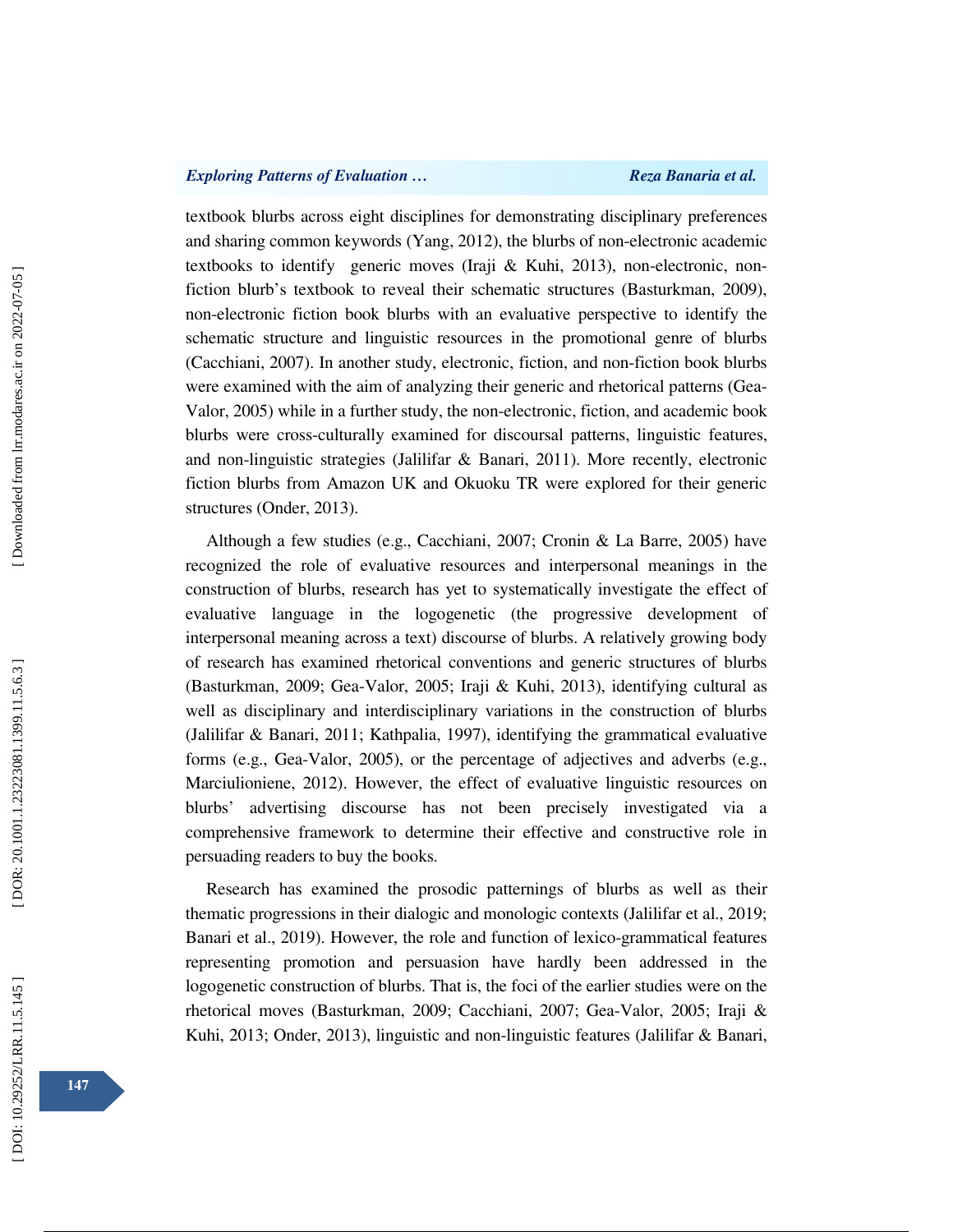2011; Kathpalia, 1997), persuasive linguistic resources (Marciulioniene, 2012), the spread of interpersonal meanings in the thematic progression of blurbs (Jalilifar et al., 2019), and the prosodic flow of evaluative resources across blurbs (Banari et al., 2019); however, the focus of the current study shifted onto examining logogenetically the function of lexico-grammatical features in the blurbs' formation. Meanwhile, there is an increasing concern to find out the effectiveness of blurbs' persuasive role in relation to the attitudinal assessment dimension of evaluation, interpersonal positioning constructed via dialogically intersubjective interactions of blurb writers and readers in a logogenetic context, and the gradability of meaningmaking values.

The rhetorical moves characterizing the blurbs of a discipline intend to achieve definite communicative purposes, including giving information about the content of a book regarding the specific topics that the book covers as well as persuading readers to buy the book by means of capitalizing on the promotional devices. Therefore, it is expected that in constructing blurbs' meaning-making values different patterns of evaluative linguistic resources might emerge. As far as the significance of evaluative linguistic resources has not been adequately addressed with reference to the logogenesis of blurbs' discourse and interrelated moves simultaneously, research is yet to reveal how evaluative linguistic resources contribute to the overall construction of blurbs. Thus, this study seeks to answer the following questions:

1.How are moves rhetorically constructed with regard to the existence of evaluative linguistic resources in economics blurbs?

2.What categories of the appraisal framework, i.e., attitude, engagement, and graduation, are used for the rhetorical construction of economics blurbs?

3.What lexico-grammatical features are employed to mark an evaluative stance?

4.How are the blurbs dialogically shaped or monologically constructed?

## *2.2. The Theoretical Framework*

Drawing on a discourse-semantic perspective in examining the overall structuring of economics blurbs, this study is inspired by the appraisal framework which is the language of expression of our attitudes, viewpoints, and personal judgments toward people, objects, and things. The appraisal framework is a recently developed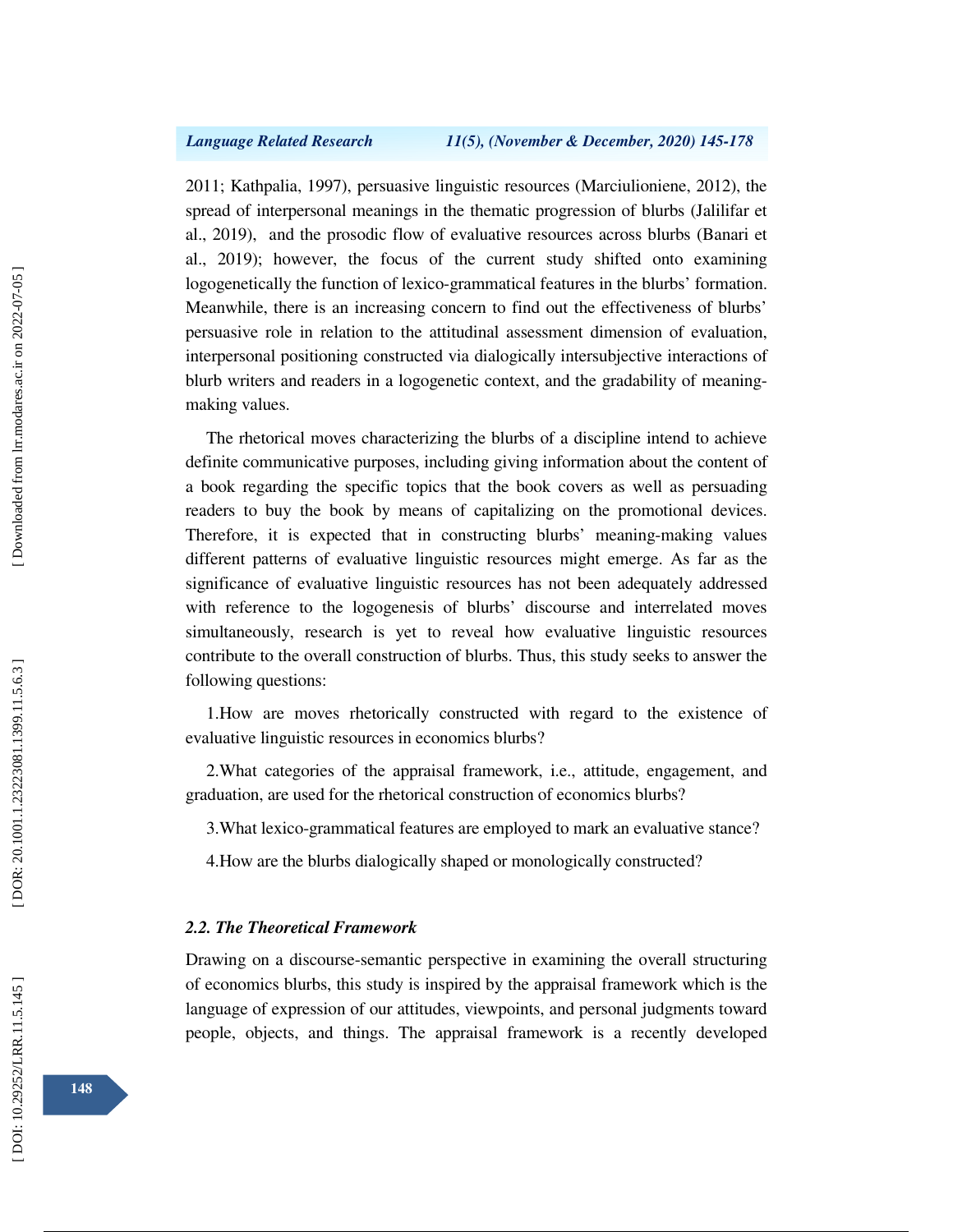## *Exploring Patterns of Evaluation … Reza Banaria et al.*

analytical model within systemic functional linguistic (SFL) (Halliday & Matthiessen, 2004); its focus of study among the three metafunctions of language (i.e., textual, interpersonal, and ideational) is on interpersonal meaning in language use which is the focus of this study. This framework, as an important development in discourse semantics, aims to identify, describe, and explain the role of interpersonal meaning choices and attitudinal assessments in the realization of linguistic resources for evaluation (White, 2001a).

This framework includes three main categories, including attitude, engagement, and graduation. Attitude involves the positive and negative evaluation of emotional feelings, people's behavior, as well as the evaluation of things (Hood, 2004, 2006; Martin, 1997, 2000; Martin & Rose, 2003; Martin & White, 2005; White, 2001b, 2001b) and includes resources like affect (sad), judgment (normal), and appreciation (remarkable). Engagement provides a systematic account of the evaluative lexico-grammatical resources, which are rhetorically dialogic in nature. It consists of resources like disclaim (yet), proclaim (naturally), entertain (perhaps), and attribute (believe). Graduation is another category of the appraisal framework which is concerned with scaling up and scaling down according to intensity and amount of the attitudinal evaluations or interpersonal engagement (Martin & White, 2005). It includes resources like force (e.g., many) and focus (e.g., kind of).

To determine the dialogic and monologic construction of economics blurbs, two other dichotomous concepts were also employed in this study (Martin & White, 2005). The first dichotomy, heteroglossic vs. monoglossic, is concerned with the presence and absence of previously stated voices and positions which are external to the voice of the text and might be in agreement with, or opposed to the internal voice. The second dichotomy, dialogistic vs. monologistic, is about the presence and absence of the possible anticipated responses on the part of readers. The heteroglossic and monoglossic dichotomy is retrospective, and the dialogistic and monologistic dichotomy is prospective (Martin & White, 2005).

Meanwhile, in order to explore the grammatical resources based on which evaluative resources are encoded in the blurbs, the proposed grammatical framework by Hood (2010) was employed. The three grammatical resources introduced by Hood (2010) and utilized for the grammatical analysis of the evaluative language of economics blurbs are adjectival qualities, nominalized qualities, and processes. Adjectival qualities are also broken up into the two sub-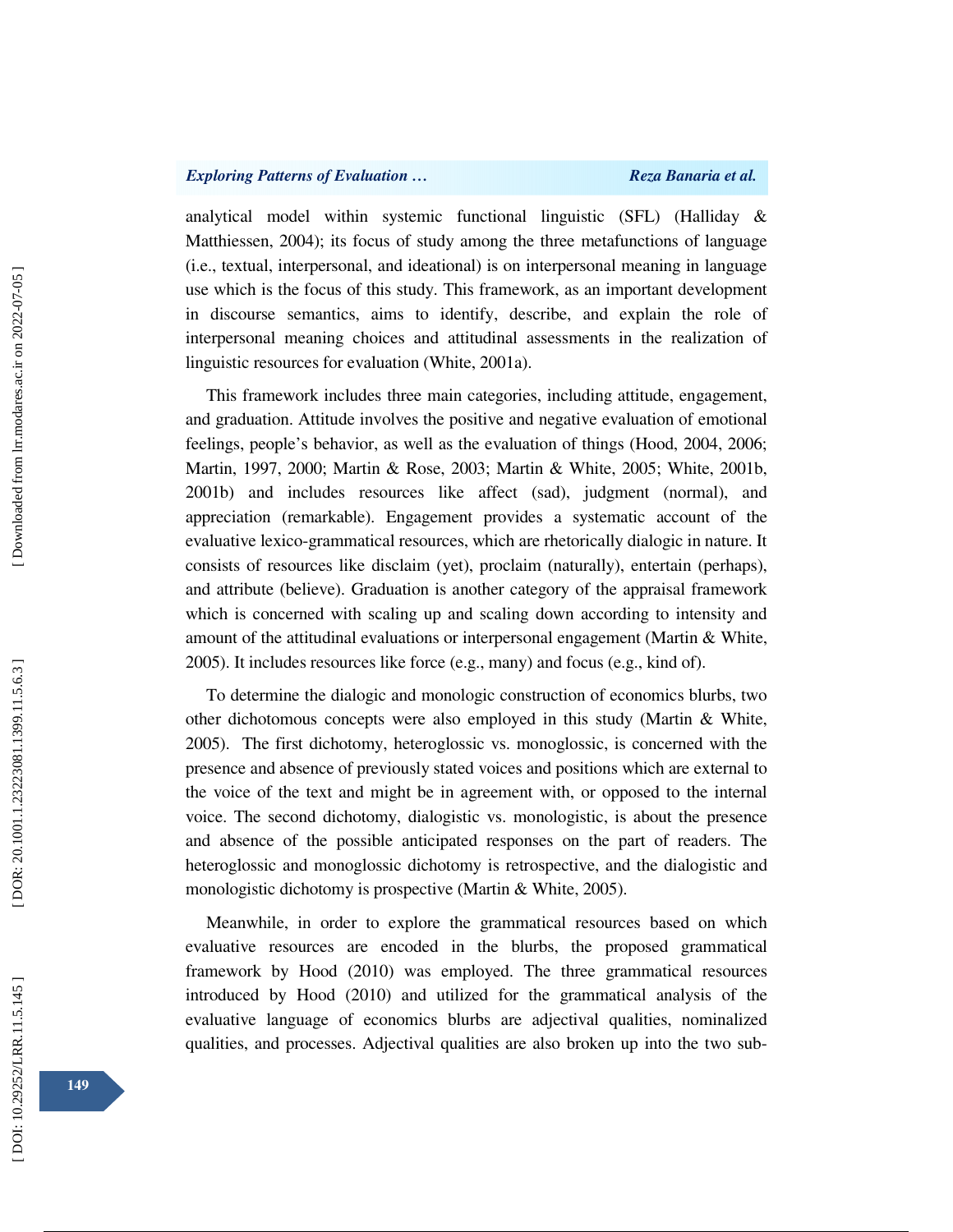categories of attribute and epithet. Attributes refer to those adjectival qualities that follow linking verbs. The purpose of exploring the grammatical encoding of evaluative resources was to know whether there is any systematic pattern in the application of these resources.

Moreover, the concept of maximal and minimal rhetorical realizations of blurbs referring to the maximal and minimal presence of rhetorical moves in a blurb (Jalilifar et al., 2019) was employed. When a blurb is in its minimal or maximal rhetorical realization, it means that the least or most possible number of moves is employed in the construction of the blurb. The purpose of applying the concept is to systematically determine the number of rhetorical moves and identify the evaluative linguistic resources which are generally or specifically constructed across moves.

## **3. Methodology**

This study offers a qualitatively detailed discourse-semantic analysis for analyzing a sample of economics blurbs. The detailed discourse-semantic analysis in this study gives us deep insights into how the interrelated lexical and grammatical choices are employed in the logogenesis of blurbs' discourse. All three categories of the appraisal framework were thoroughly explored in order to provide a better understanding of how these categories shape the total formation of blurbs.

### *3.1. Materials Selection*

In the process of analyzing economics blurbs, 30 non-electronic blurbs (i.e., those blurbs that are just on the back cover of books) were thoroughly examined in terms of their rhetorical patterns, attitudinal and graduation resources, lexico-grammatical patterns, and communicative settings. What follows is a report of their analysis. Selection was made from those blurbs which were published from 2010 onward and available at the central library of Shahid Chamran University of Ahvaz, Iran. More than 90 books were chosen in this searching process, and one-third of the books were non-randomly selected for analysis. That is, to minimize the effect of subjective factors, non-random sampling was selected. The selected books for analysis were written by established authors in the field of economics and targeted experts and university students who are trained in this field. The books, published by publishing companies such as Wiley, Polity Press, Pearson, etc., were written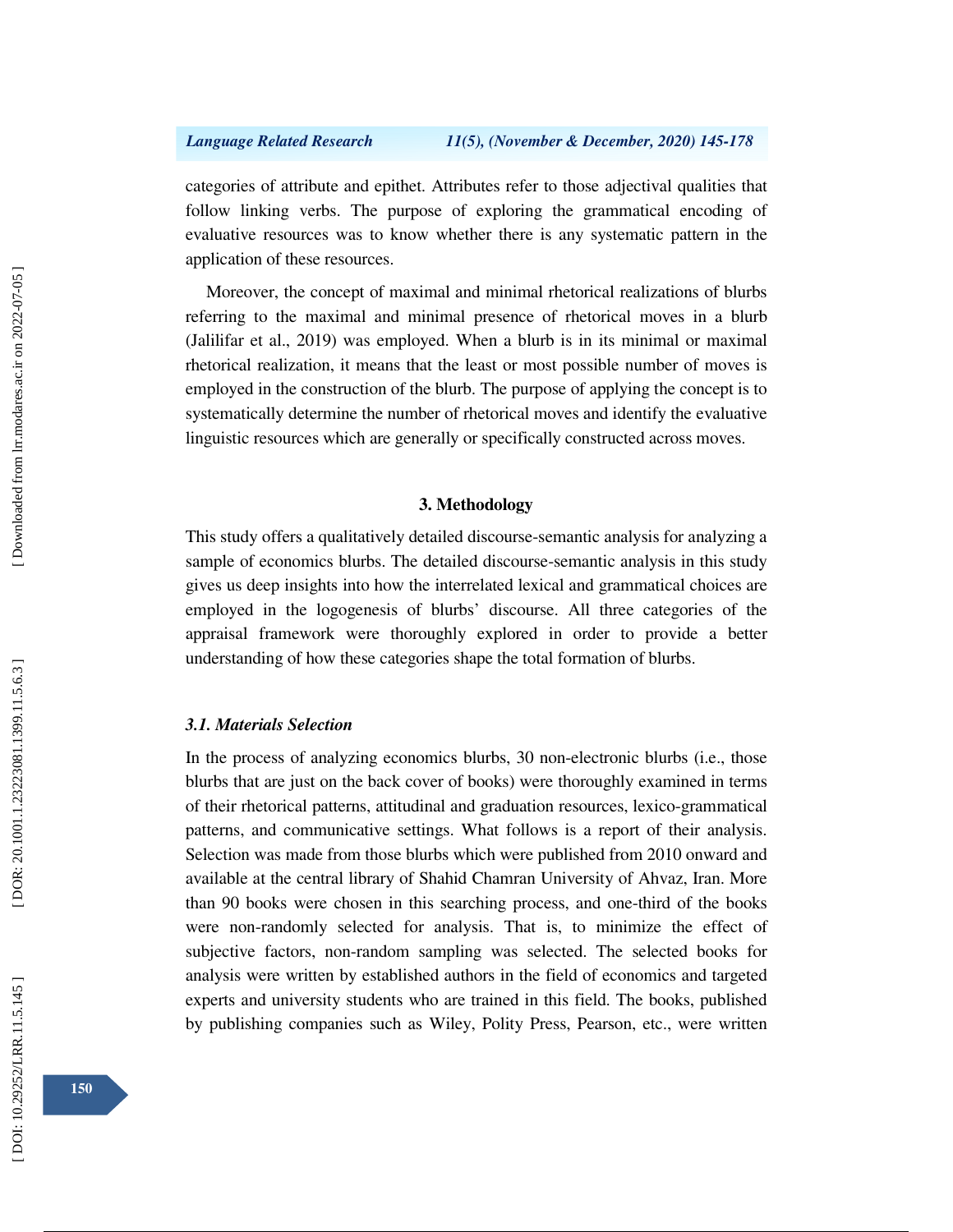with the purpose of informing readers about current issues such as financial crisis, sociology of economics, and management in economics.

In order to identify the rhetorical moves of economics blurbs, demonstrating possible communicative purposes of the blurbs, some criteria were established. The study is concerned with internal referencing of the moves (i.e., the internal voice that has taken the responsibility of the proposition in the text) or external referencing (i.e., the external voice that has taken the responsibility of the argumentation in the text) (White, 2001b). The moves which were internally referenced were examined to see whether they are about the book itself or the author of the book. Any move about the subject of the book or the author was recognized as a rhetorically distinct move.

#### *3.2. Analysis*

All three categories of the appraisal framework were explored in this study with the purpose of identifying how these evaluative lexico-grammatical resources were encoded in the sample of economics blurbs. Given the manageable number of blurbs for analysis in the study, first, the rhetorical moves, as characteristic of the blurbs, were specified. To this aim, each blurb was carefully read by each of the researchers of the study, and functions served through the blurbs were tagged independently. Next, the findings obtained by the three researchers of the study were juxtaposed in order to guarantee neutrality of the choices made, enhance analysis and agree on the interpretation of the blurbs functions.

In the next phase of the study, the kinds of attitudinal and graduation resources together with their linguistic realizations, were explored by three coders and then discussed in monologic and dialogic contexts. Similar to the first phase, the specification of the evaluative elements was made independently to increase the dependability of the analysis. Attitudinal and graduation categories were nominally coded to compare the independent findings of the three coders of the study. The categories of attitude and graduation were coded in terms of numbers and abbreviations (af1 for Affect, ju2 for Judgment, ap3 for Appreciation, Int4 for Intensification, and qua5 for Quantification). In order to cut down analytical subjectivity, 25 percent of the data were analyzed by two other experts who were familiar with the appraisal framework. Then, the experts' analyses were compared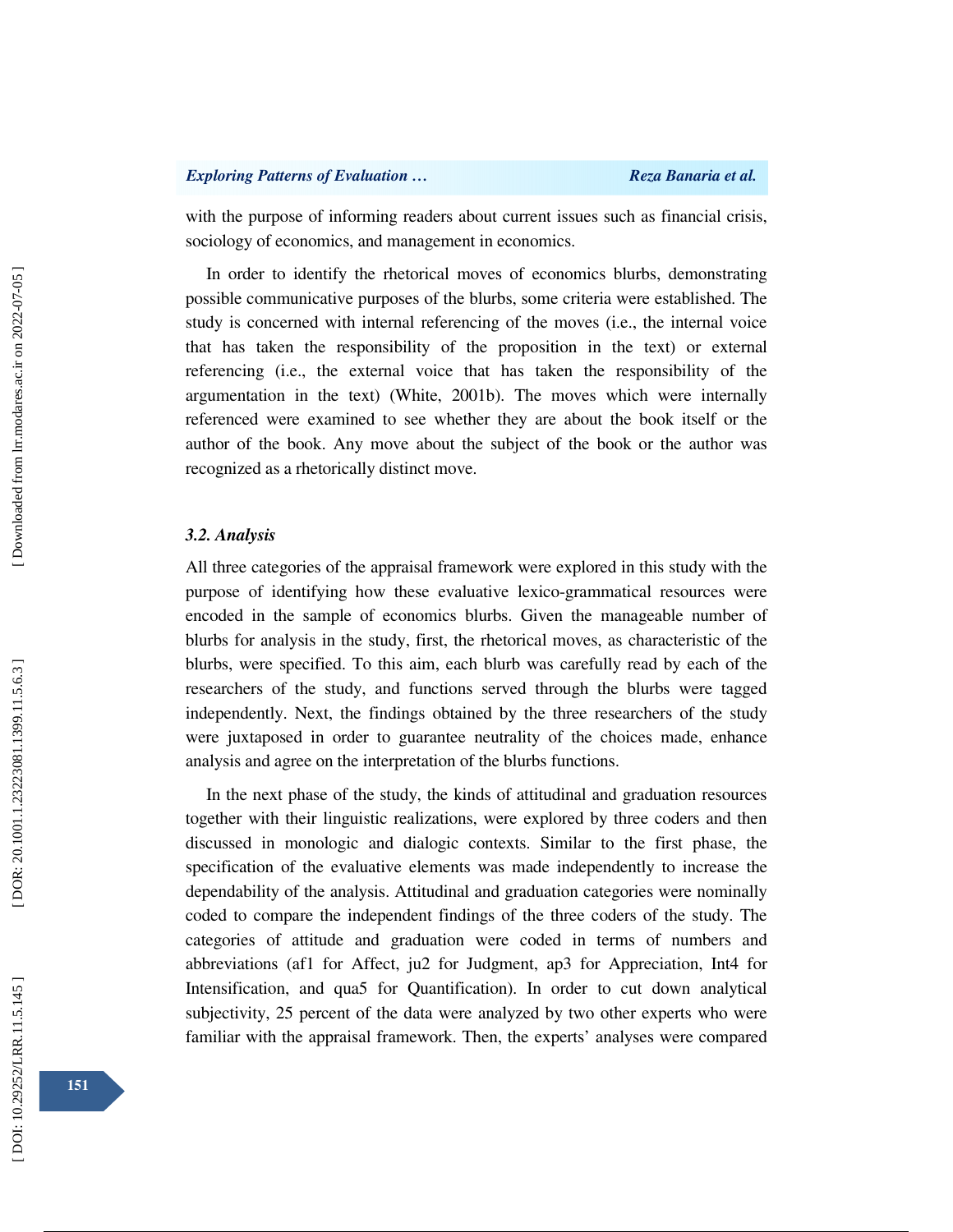## *Language Related Research 11(5), (November & December, 2020) 145-178*

with the researchers' results. Minor differences were negotiated, and agreement was reached on the method of analysis. The blurbs cited in this study were coded by means of brackets, including two numbers separated from each other by a slash.

## **4. Economics Blurbs' Analysis**

In this section, the analysis of the blurbs of economics is presented to examine how they are rhetorically, lexico-grammatically, and communicatively constituted.

### *4.1. The Analysis of the First Blurb*

In this section, the rhetorical patterns, kinds of attitude and graduation, lexicogrammatical structures, and communicative settings of the following blurb are presented:

"Finally, an economic book that is neither dull nor inscrutable and that won't put you to sleep. Greg Ip gives us a lucid and entertaining understanding of 'the dismal science and reveals how economic concepts and institutions affect out daily lives. This little gem can turn all of us into sophisticated and educated citizens." —**Burton G. Malkiel**, Professor of Economics, Princeton University; author of

*A Random Walk Down Wall Street* and *The Elements of Investing*

 "Greg Ip is one of the world's best economic journalists. The little book of economics will teach you much more than a little bout the forces that shape all of our lives." —**Nouriel Roubini**, Professor of Economics, New York University; Co-founder

and Chairman of Roubini Global Economics

"Here's the perfect way to understand the economy without breaking a sweat. Clearly written and easy to understand, *The Little Book of Economics* guides you through what you need to know. Ip's bright light illuminates places previously darkened by insider jargon and arcane formulae." —**Robert B. Reich**, Professor of Public Policy, University of California, Berkeley; former U.S. Secretary of Labor

(The little book of economics: How the economy works in the real world, by Greg Ip. 2010. Wiley).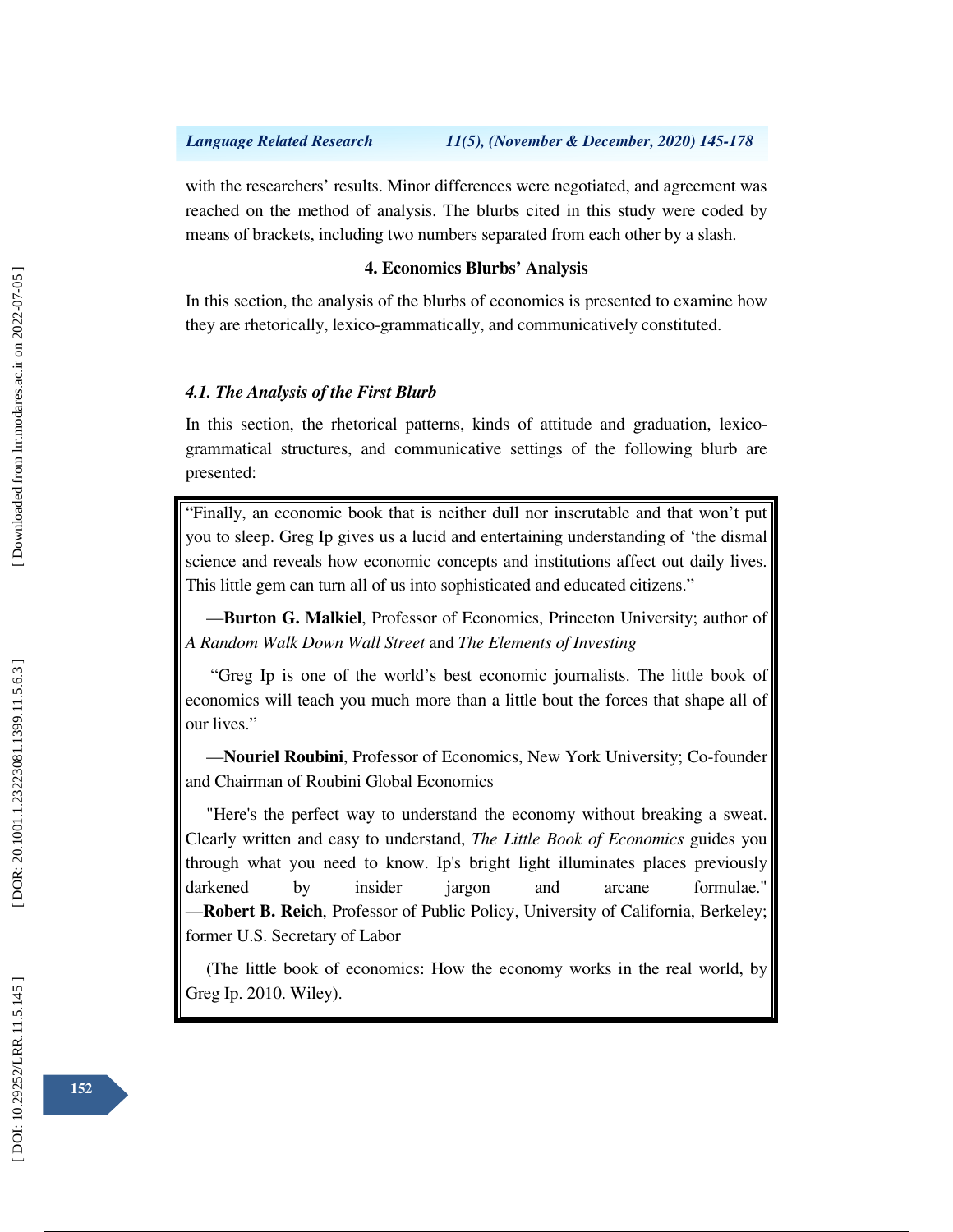#### *4.1.1. Rhetorical analysis*

The above blurb entails one move in its discoursal formation-- *appraising the book by the external voice*. The exclusive use of the move in the blurb is indicative of the significance of this move in blurbs. That is, the move can accomplish the advertising function of blurb without the accompaniment of other moves.

#### *4.1.2. Attitudinal and graduation resources*

This blurb is charged with an inscribed positive attitude as appreciation across its rhetorical construction.

a **lucid** and **entertaining** understanding [4/1]

one of the world's **best** economic journalists [4/2]

the **perfect** way to understand the economy [4/3]

**easy** to understand [4/4]

Ip's **bright** light [4/5]

In addition to the application of appreciation as the prevalent attitudinal resource, two instances of judgment as capacity are also observed:

```
sophisticated and educated citizens [4/6]
```
Instances of graduation in the blurb as force in terms of intensification and quantification are as follows:

This *little* [graduation: quantification: mass] gem [4/7]

*all* [graduation: quantification: number] of us [4/8]

The *little* [graduation: quantification: mass] book [4/9]

*much* [graduation: quantification: number] more than a little [4/10]

*all* [graduation: quantification: number] of our lives [4/11]

one of the world's *best* [graduation: intensification: superlative] economic journalists [4/12]

The word "best" performs two functions simultaneously. First, it is an attitudinal resource reflecting the view of the external voice about the book. Second, it represents the highest degree of the intensity of a resource with respect to other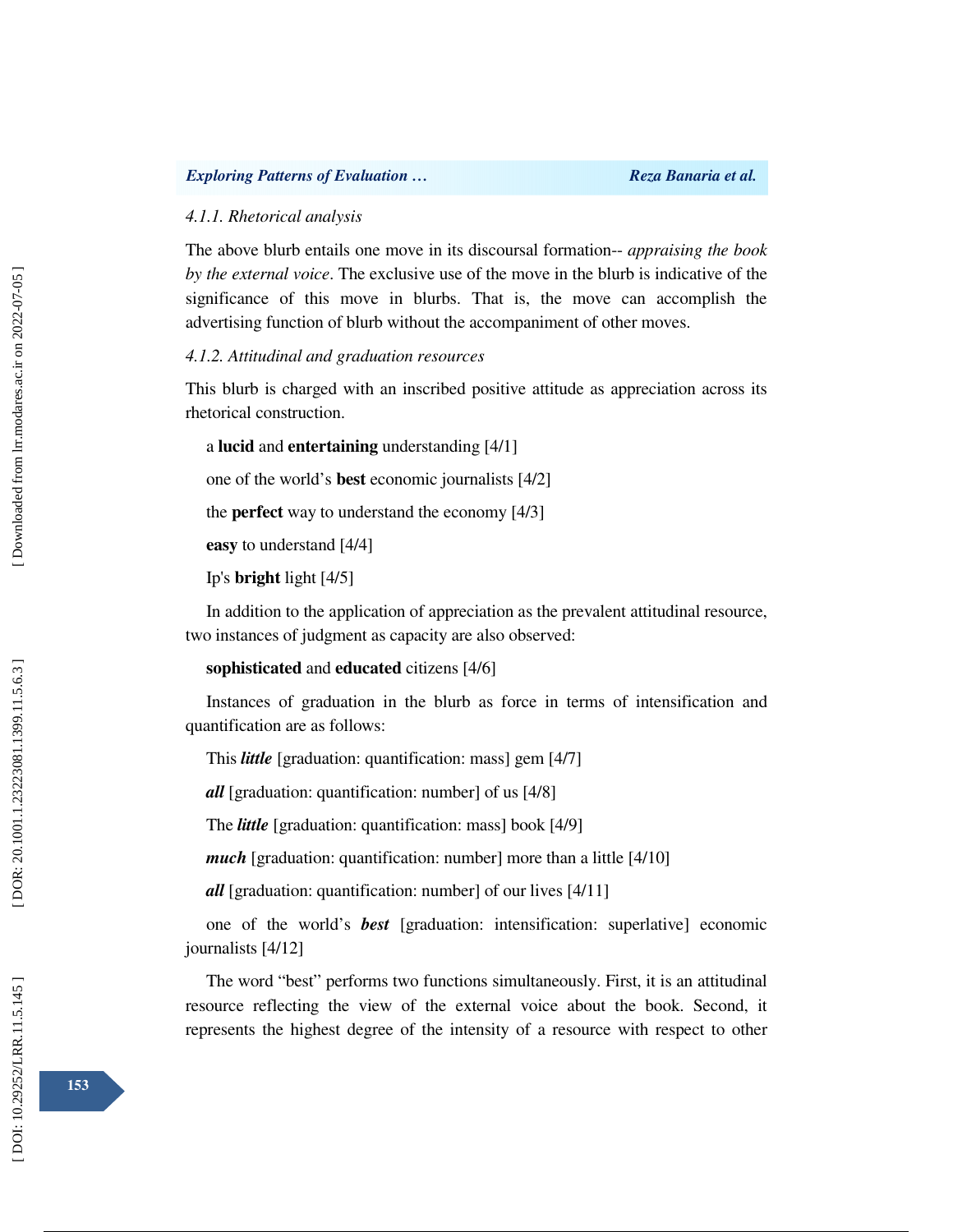relative options.

### *4.1.3. Grammatical forms for attitudinal and graduation resources*

Instances of adjective as the salient grammatical tool of encoding attitude can be seen as epithet in this blurb:

a **lucid** and **entertaining** understanding[4/13]

the **perfect** way to understand the economy[4/14]

Instances of nouns carrying positive meanings are also observed in the rhetorical formation of the above blurb:

This little **gem** [4/15]

Ip's bright **light** [4/16]

Occurrences of process which are infused with attitudinal meaning are realized in the rhetorical construction of the blurb as follows:

*Economics* **guides** you through what you need to know [4/17]

Ip's bright light **illuminates** places previously darkened [4/18]

In addition to the above processes which possess positive meanings, the following processes might have polarity in their meanings, but their polarity is indefinite. The positive or negative polarity of words like these can be determined by means of the contextual and co-textual interpretations:

Greg Ip **gives** us a lucid and entertaining understanding [4/19]

This little gem can **turn** all of us into sophisticated and educated citizens [4/20]

Graduation is also lexico-grammatically realized as 1: pre-modification in terms of intensification:

one of the world's *best* economic journalists [4/21]

2: pre-modification in terms of quantification

*much* more[4/22]

3: listing in terms of inscribed attitude:

Ip's **bright light illuminates** places previously darkened [4/23]

Greg Ip gives us a **lucid** and **entertaining** understanding [4/24]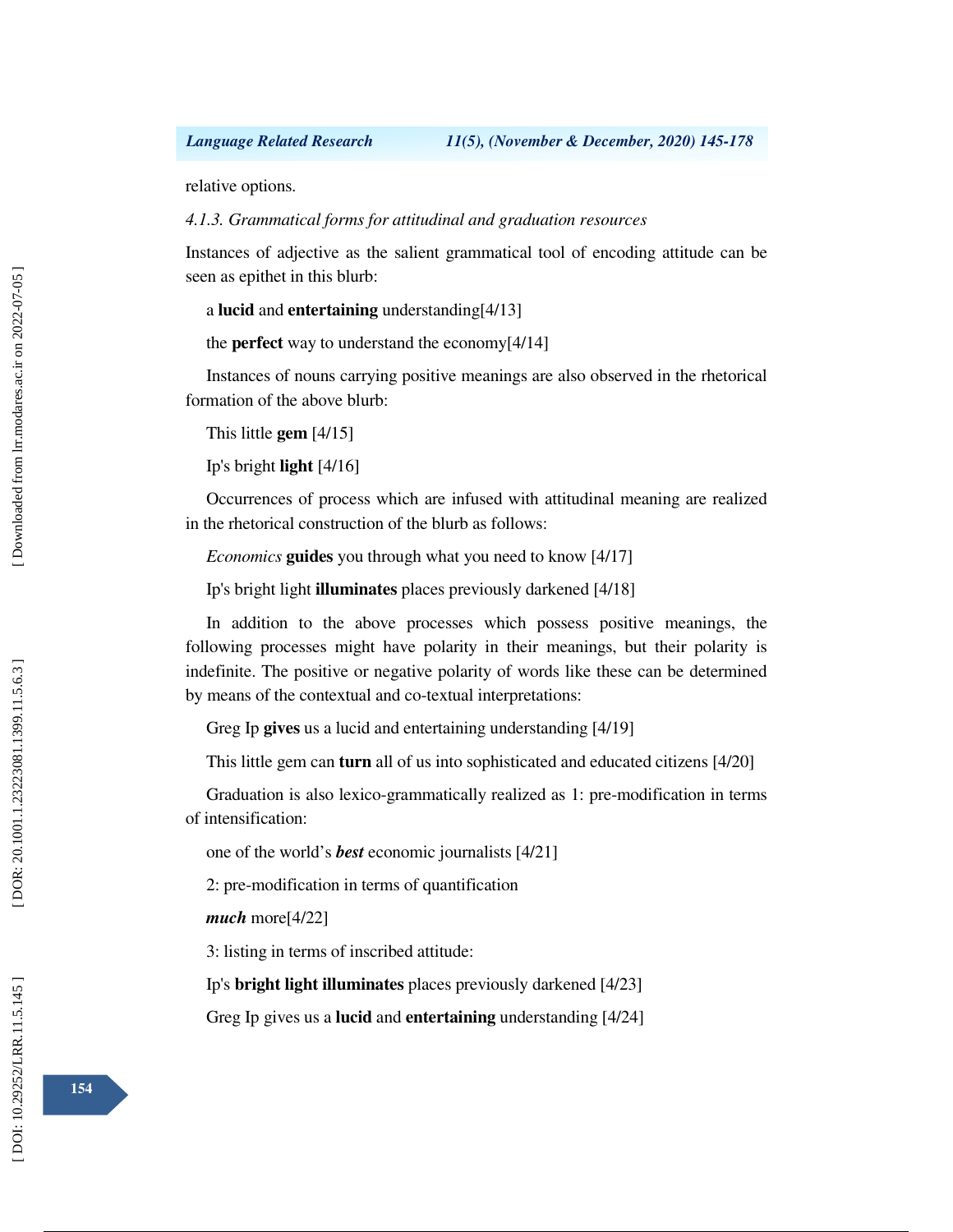#### *4.1.4. Communicative setting*

The above blurb is rhetorically heteroglossic. That is, the only rhetorical move which is present in the above blurb is *appraising the book by the external voice*. Here, statements of the external voices which are in agreement with the evaluative stance of the blurb writer are selected for showing the worthiness of the book. In other words, the blurb writer has opted for voices which are totally identical with his/her position in reference to the book. Here, external and internal voices hold completely identical positions.

### *4.2. The Analysis of the Second Blurb*

In this section, the rhetorical patterns, kinds of attitude and graduation, lexicogrammatical structures, and communicative setting of the following blurb are presented:

 A fascinating close-up analysis of the causes of the 2007/8 financial crisis and its consequences placing the world of finance under the microscope, bringing together evidence of the involvement of banks, governments and regulators. It questions some of its most dangerous and dubious practices, witnessed while searching for the answer to the question: What really caused the financial crisis?

Financial Crisis

• offers a timeline of events, giving an accessible overview of the crisis- its prelude, its unfolding and its aftermath

• focuses upon how the seeds of the crisis were sown and how they grew

• highlights government responses to the crisis, and banking practices and failures from around the world

• includes exhibits and original press cutting, providing a relevant context to the story and aid to understanding

• examines the major context of the crisis, for example, securitization, regulation, the decline in house prices, bankruptcies, and the consequent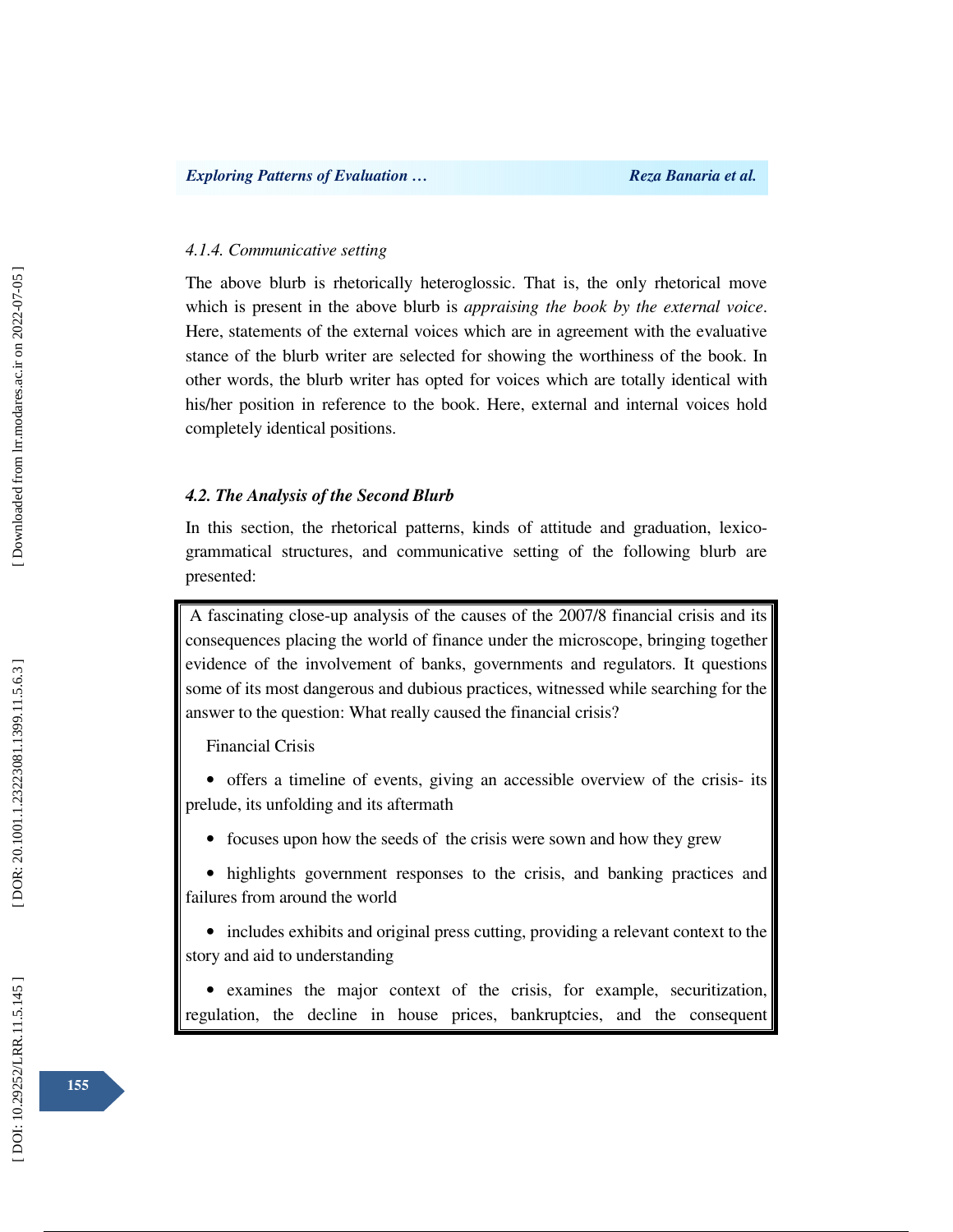unemployment

• investigate frauds, swindles and the world's largest Ponzi scheme

• provides parallel between the 2007/8 financial crisis and the Wall Street Crash of 1929, together with the Great Depression

• looks at lessons for the future, and suggests a roadmap to recovery

Essential reading for students of economics, finance, politics, contemporary history, policy and ethics, and it is accessible to all interested in deepening their understanding in financial crisis

Adrian Buckley is Emeritus Professor of International Finance at Cranfield School of Management, Cranfield University, and Visiting Professor of Finance at the Free University, Amsterdam. Prior to entering academic life, he worked in banking, management consulting and as a group treasurer to a FTSE-100 company (Financial Crisis: causes, context, and consequences, by Adrian Buckley. 2011. Pearson)

## *4.2.1. Rhetorical analysis*

The above blurb consists of the following moves including *appraising the book by the blurb writer* and *about the author.* The move *appraising the book by the blurb writer* is divided into the following steps, i.e., *previewing the book*, *indicating the content and the value of the book*, and *targeting the market.* 

## *4.2.2. Attitudinal and graduation resources*

The above blurb is charged with the following inscribed attitudinal resources as appreciation for constructing evaluative context:

A **fascinating** close-up analysis [4/25]

most **dangerous** and **dubious** practices [4/26]

an **accessible** overview [4/27]

a **relevant** context [4/28]

the **major** context [4/29]

**Essential** reading [4/30]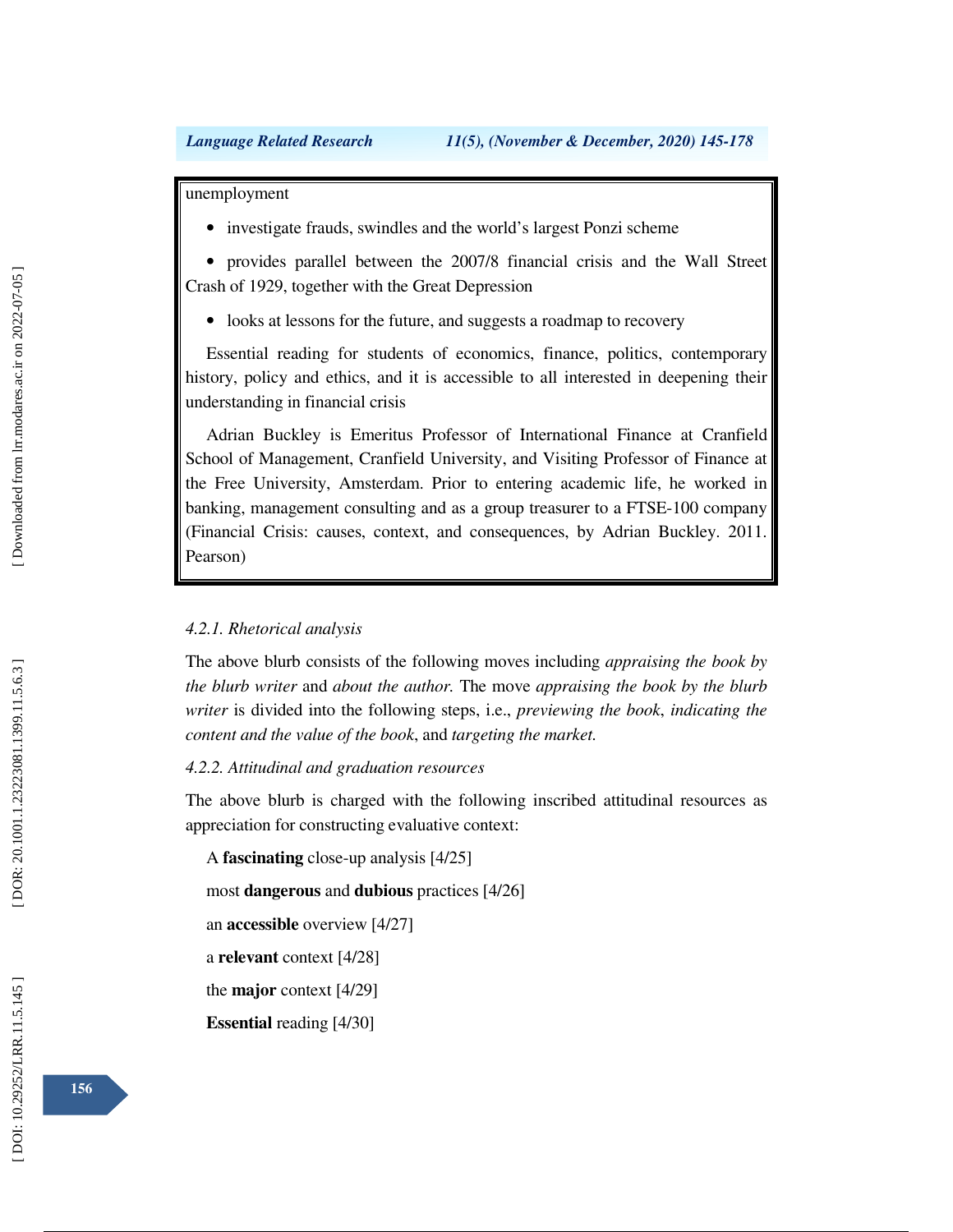One instance of inscribed attitude as affect is also seen in the rhetorical formation of the blurb showing that the blurb writer is reluctant to employ this category of attitude which draws on emotional aspects of human beings:

it is accessible to all **interested** in deepening their understanding in financial crisis[4/31]

Invoked attitude as judgment is also favored by reference to the academic status of the author of the book, indicating that the author of the book is a competent and reliable academic figure to read his book:

[4/32]

Adrian Buckley is **Emeritus Professor** of International Finance at Cranfield School of Management, Cranfield University, and **Visiting Professor** of Finance at the Free University, Amsterdam.

Instances of force as a category of graduation are evidenced in terms of both intensification and graduation:

A fascinating **close-up** [graduation: quantification: extent] analysis[4/33]

some of its **most** [graduation: intensification] dangerous and dubious practices[4/34]

it is accessible to **all** [graduation: quantification: number] interested in deepening their understanding in financial crisis[4/35]

The application of graduation resources is important and effective in advertising discourses such as blurbs due to their function in changing non-attitudinal meanings to attitudinal ones. Hood (2010) argues that "When 'objective' experiential meanings are adjusted with resources of graduation, that is when they are intensified or quantified, those objective meanings take on a subjective potential".

*4.2.3. Grammatical forms for attitudinal and graduation resources* 

Instances of adjective as epithet are frequently used for constructing the evaluative stance of the blurb:

A **fascinating** close-up analysis [4/36]

most **dangerous** and **dubious** practices [4/37]

an **accessible** overview [4/38]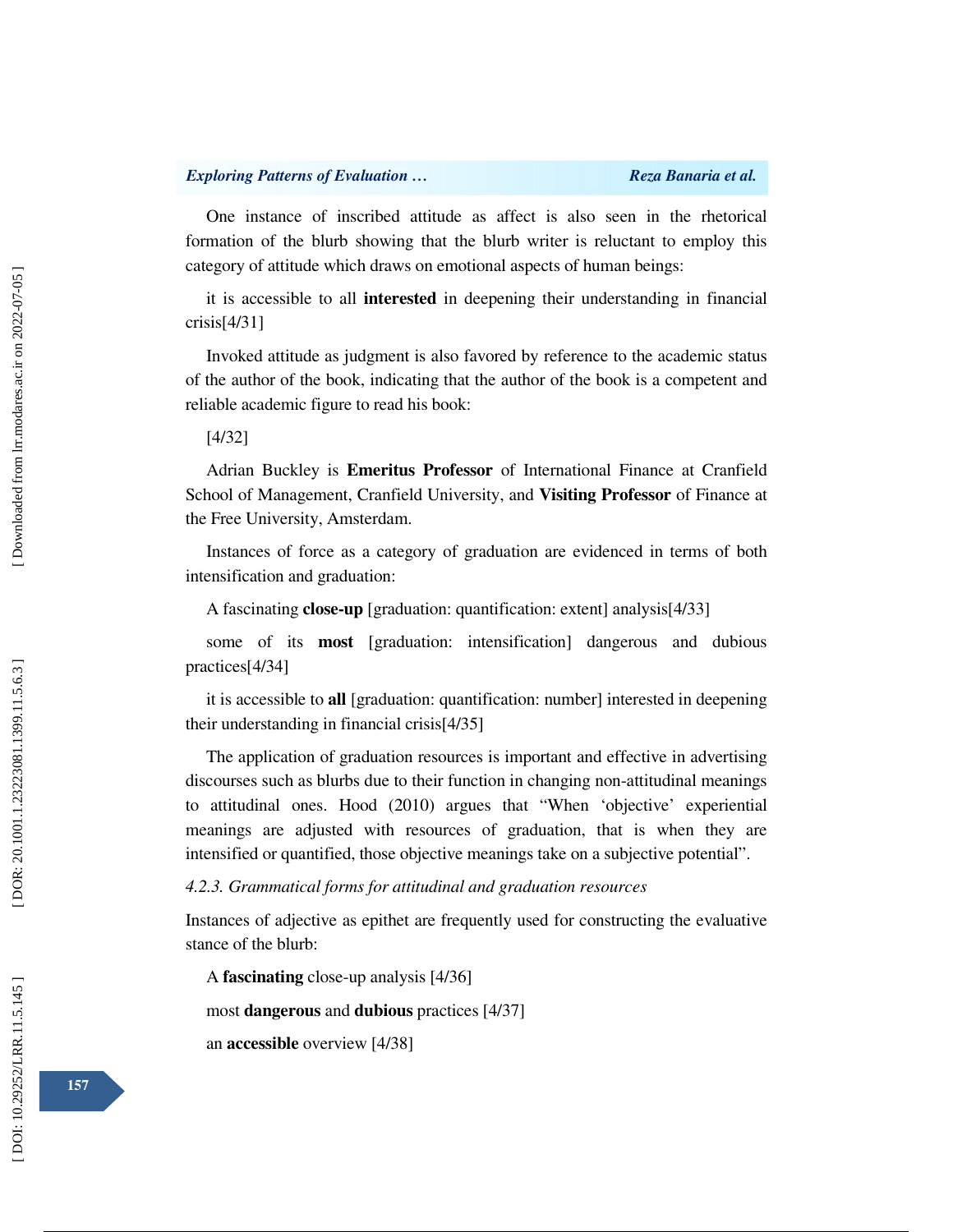### a **relevant** context [4/39]

 One instance of attribute as another lexico-grammatical form of adjective is also used in the above blurb:

it is **accessible** to all interested in deepening their understanding in financial crisis[4/40]

Additionally, nominalized qualities infused with attitudinal polarity are employed by the blurb writer showing that he makes his effort to use every possible grammatical form for increasing the level of evaluation:

```
financial crisis and its consequences [4/41]
```
the seeds of the **crisis** [4/42]

banking practices and **failures** [4/43]

and suggests a roadmap to **recovery** [4/44]

and **aid** to understanding [4/45]

Occurrences of process are also observed to play their part in constructing and enhancing the evaluative context of the blurb. The features and qualities of the book are listed and elaborated via the processes implying an appreciation of completeness and comprehensiveness:

[4/46]

**highlights** government responses to the crisis, and banking practices and failures from around the world

**includes** exhibits and original press cutting, providing a relevant context to the story and aid to understanding

**examines** the major context of the crisis, for example, securitization, regulation, the decline in house prices, bankruptcies, and the consequent unemployment

**investigate** frauds, swindles and the world's largest Ponzi scheme

Graduation as force is realized as 1: pre-modification in terms of intensification:

some of its **most** dangerous and dubious practices [4/47]

2: pre-modification in terms of quantification:

A fascinating **close-up** analysis [4/48]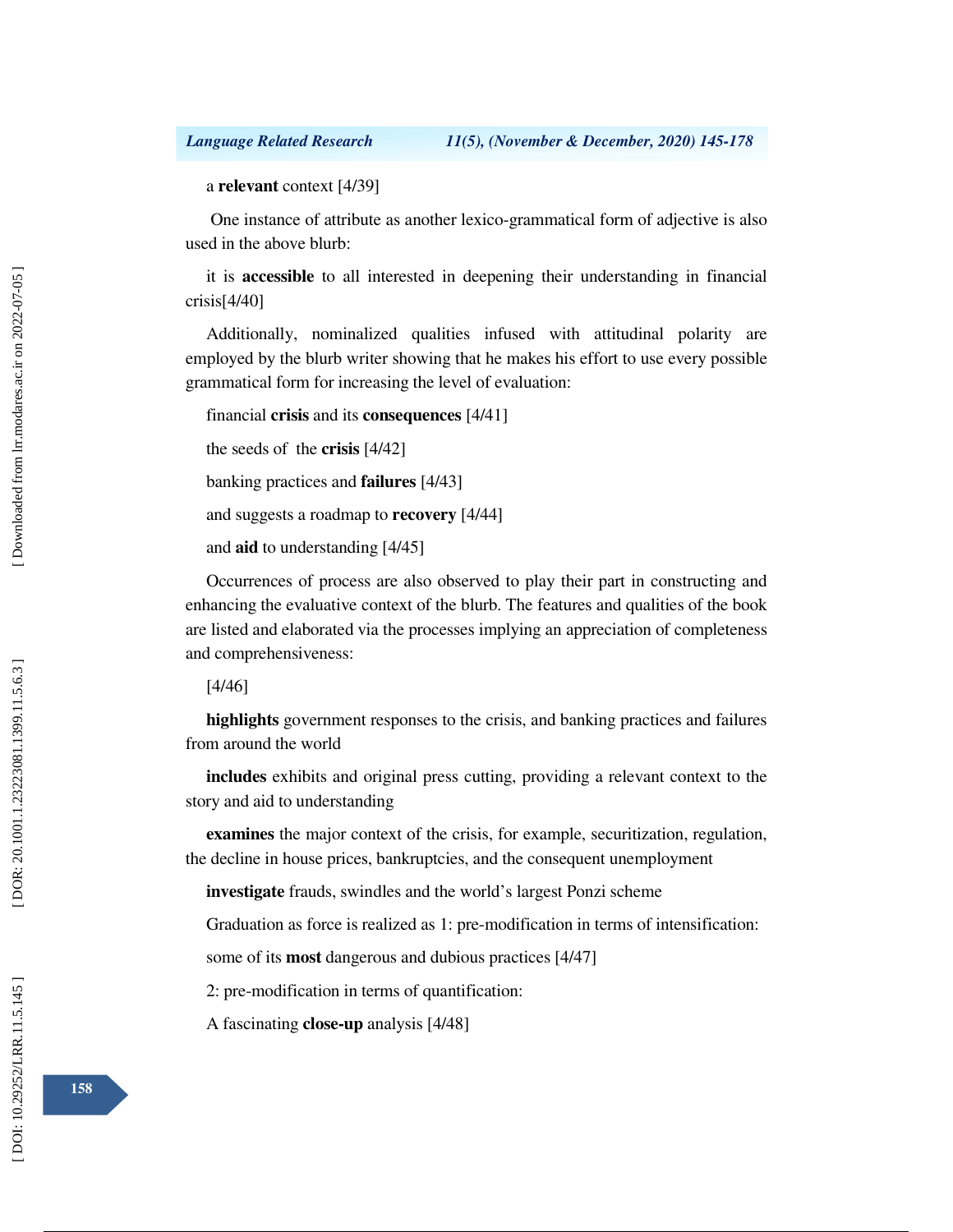it is accessible to **all** interested in deepening their understanding in financial crisis[4/49]

3: listing in terms of quantification:

[4/50]

Prior to entering **academic life**, he worked in **banking**, **management consulting** and as a **group treasurer** to a FTSE-100 company

Here, listing the previously related works of the author in relation to the field can imply an appreciation of experience, showing that the author has the sufficiently required expertise in the field.

[4/51]

Adrian Buckley is Emeritus Professor of International Finance **at Cranfield School of Management, Cranfield Universit**y, and Visiting Professor of Finance **at the Free University, Amsterdam**

Listing the number of the universities that the author has worked acts to invoke an appreciation of academic capabilities of the author of the book in the mind of readers.

[4/52]

Essential reading for **students of economics**, **finance**, **politics**, **contemporary history**, **policy** and **ethics** 

Listing the number of the disciplines which their students are required to read the book can give weight to the validity and value of the book and functions to imply an appreciation of worthiness of the book.

4: listing in terms of intensification:

most **dangerous** and **dubious** practices [4/53]

### *4.2.4. Communicative setting*

The above blurb is retrospectively and prospectively monologic. The retrospectively monologic construction of the above blurb makes the blurb monoglossic. That is, because in the above blurb, no previous statements and voices are inserted into the text; therefore, the text is monoglossic. In reference to the prospective monologism of the blurb, it is argued that because no definite locution is explicitly used in the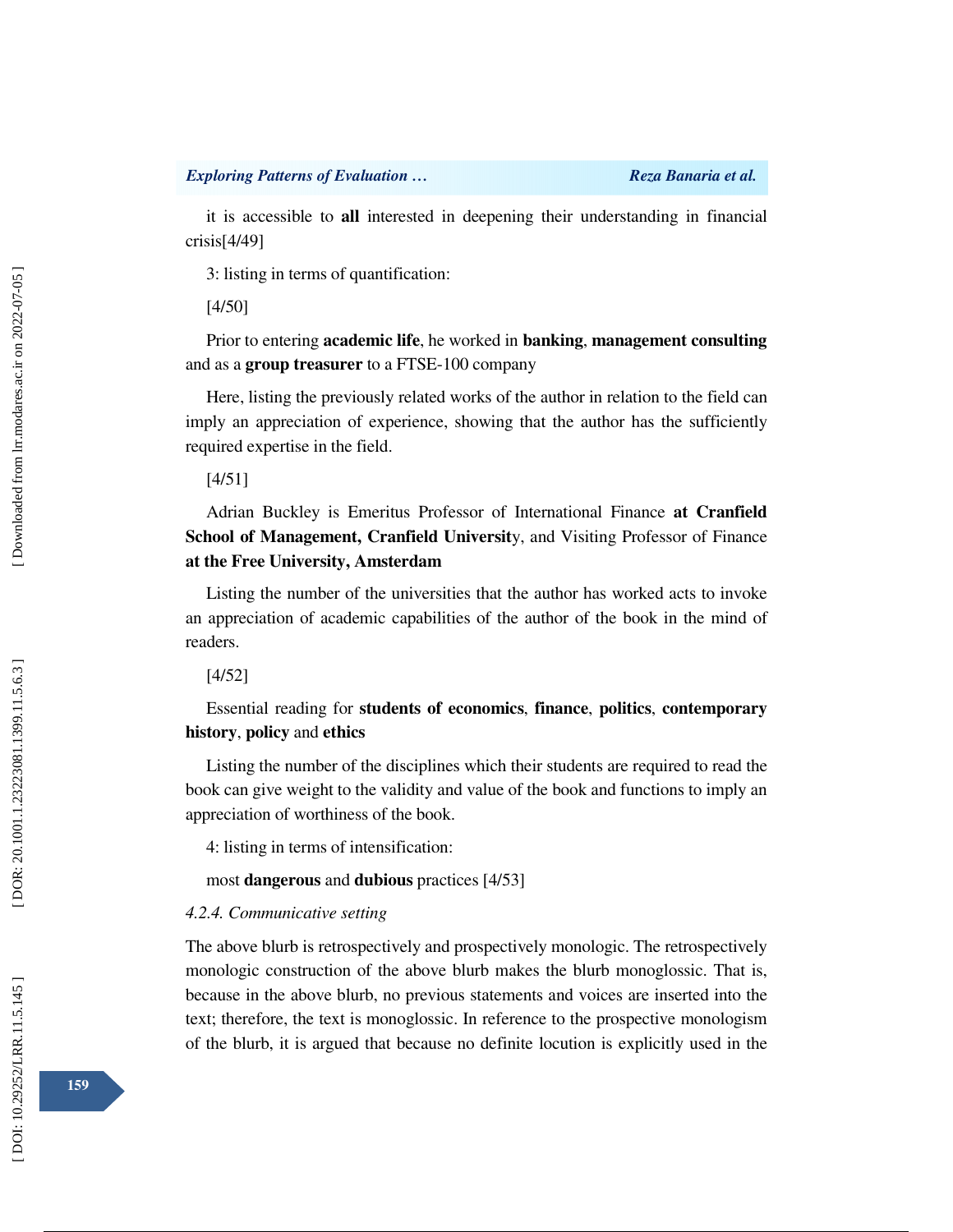above blurb for constructing and establishing mutual negotiation between readers and the blurb writer, the channel of communication is monologistic. Here, the blurb writer shows the tendency to blurb the book by staying aloof from either aligned or disaligned communications. That is to say, the blurb writer closes down the space for heteroglossic and dialogistic voices and advances his entirely subjective attitudes toward the book. That is, positive value positions about the validity and reliability of the book are grounded in the subjectivity of the blurb writer.

#### *4.3. The Analysis of the Third Blurb*

In this section, the rhetorical patterns, kinds of attitude and graduation, lexicogrammatical structures, and communicative setting of the following blurb are presented:

"Money and credit offers a pithy, fast-moving introduction to the sociology of money and credit, chronicling where modern monetary systems came from, how people assign social meaning to money, how consumer and corporate credit markets developed, and how the current system of credit operates for families and Fortune-500 companies alike. Carruthers and Ariovich provide insights not only into how modern currency and credit markets work, but into why they sometimes fail to stabilize value or to ensure that credit is given only where credit is due. This lucid and engaging book should be required reading for students of economic sociology." Frank Dobbin, Harvard University

"Few books succeed in being both scholarly studies and textbooks at one and the same time, but Money and Credit is an exception. Written in an engaging and easy style, and full of interesting and important information on money and credit from early history to the current financial crisis, this important book will appeal to a wide audience. It is also likely to become the standard work in the sociology of money and credit."

Richard Swedberg, Cornell University

"Carruthers and Ariovich view the mysteries of the money and credit through a distinctively sociological lens. They treat this complex and difficult subject in a way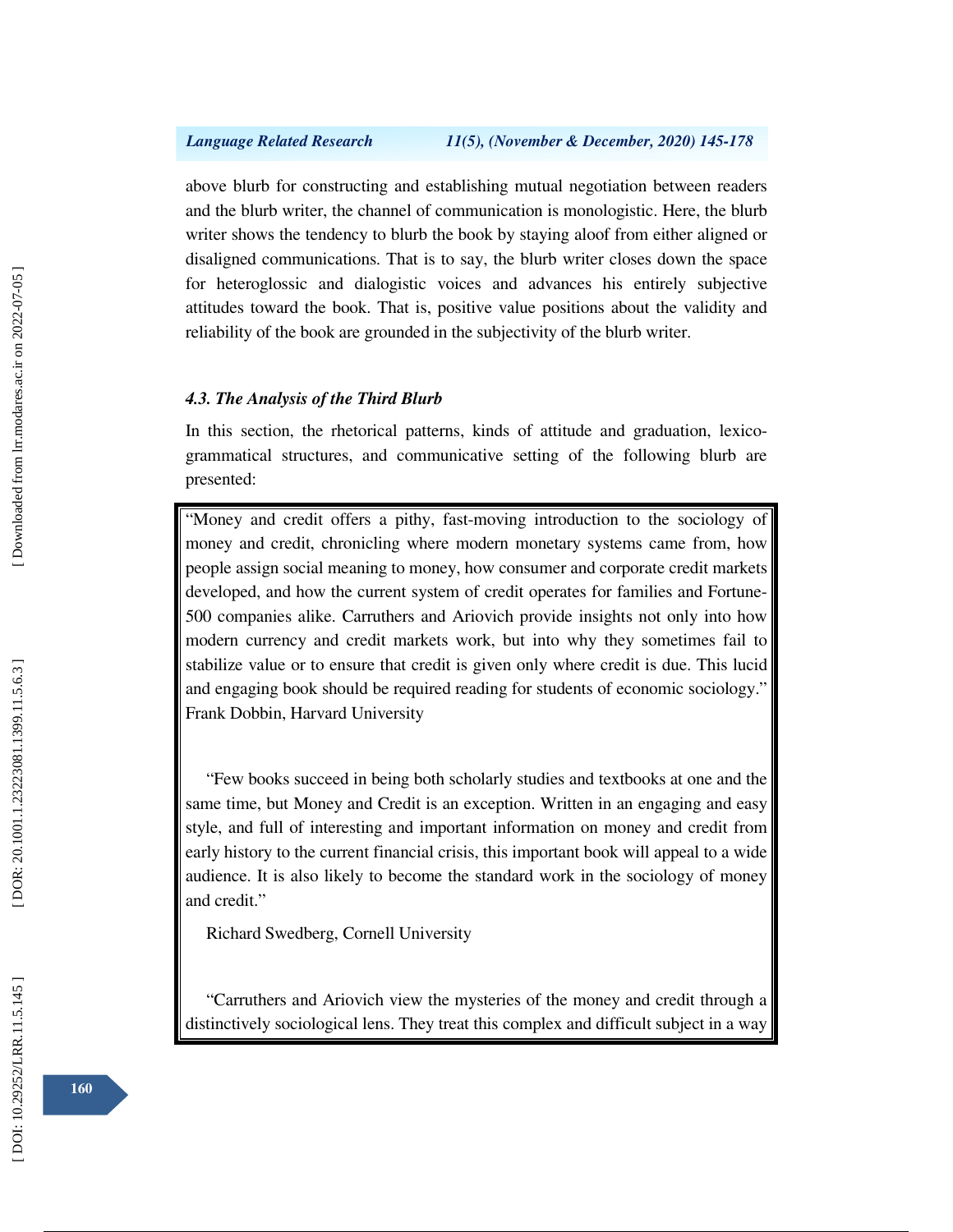that is illuminating, accessible, and concise, yet subtle and sophisticated- the gold standard of academic writing."

Mark Granovetter, Stanford University

This book offers a fresh and uniquely sociological perspective on money and credit. As basic economic institutions, money and credit are easy to overlook when they work well. When they malfunction, their importance becomes obvious and demands further investigation.

Bruce G. Carruthers and Laura Ariovich examine the social dimensions of money and credit at both the individual and corporate levels, from the development of personal credit in a consumer society to the role of government in the creation of money. In clear prose, they illustrate how the overall economy is governed by the financial system and the flow capital into, and out of, firms. They also explore the social meanings of money, and how people distinguish between "dirty" and "clean" money.

This accessible and engaging book is an essential reading for upper-level students of economic sociology and those who want to know how the bills, coins, and plastic….. shape the world in which we live

Bruce G. Carruthers is professor of Sociology at Northwestern University.

Laura Ariovich is Becaria Supervisor of University of Buenos Aires.

[Money and Credit: A sociological Approach, Bruce G. Carruthers and Laura Ariovich. 2010. Polity Press]

### *4.3.1. Rhetorical analysis*

The above blurb comprises three moves in its discoursal formation, including *appraising the book by the external voice, appraising the book by the blurb writer,*  and *about the author*. The second move, i.e., *appraising the book by the blurb writer* is also divided into the following steps, i.e., *previewing the book*, *indicating the content and value of the book*, and *targeting the market.*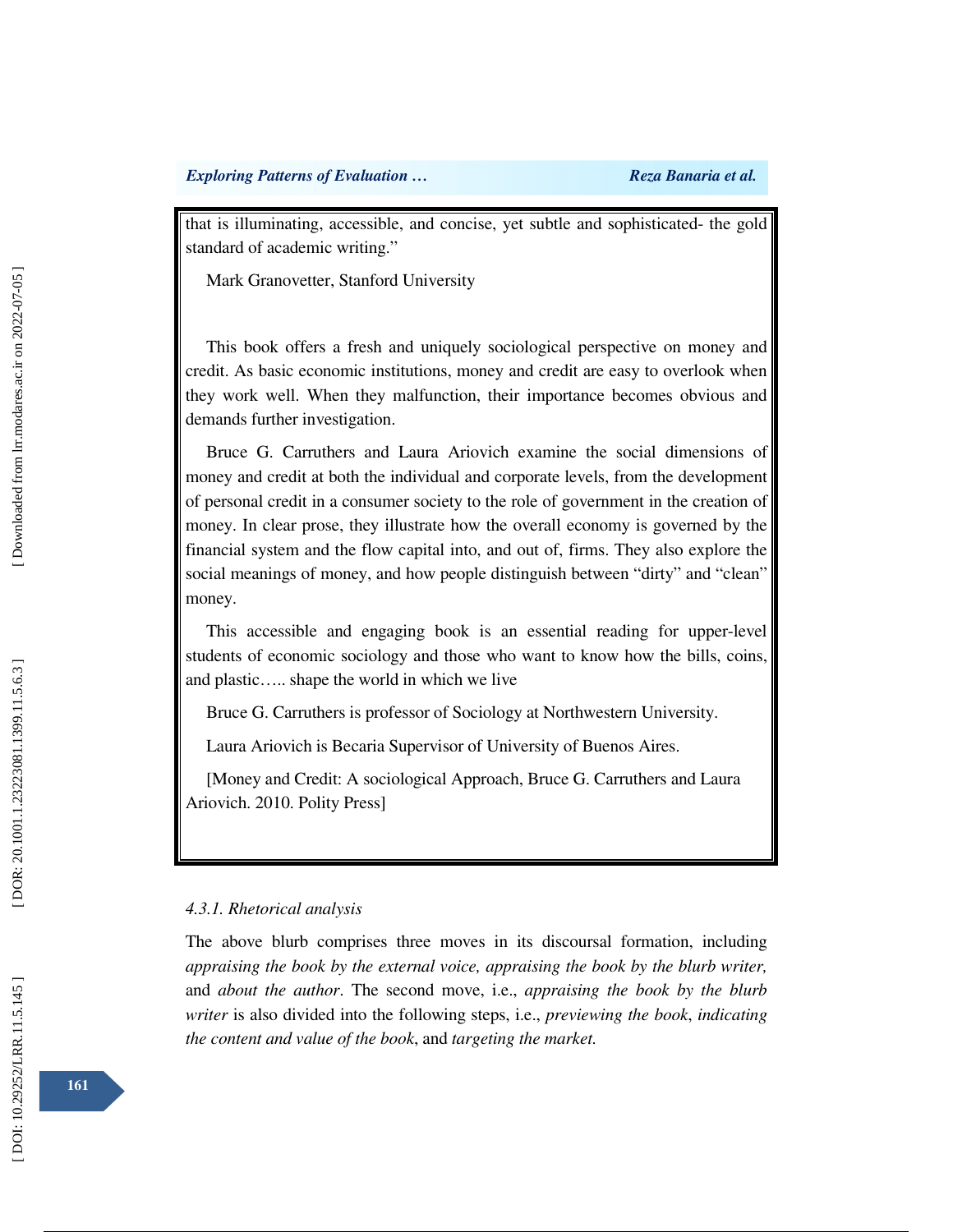## *4.3.2. Attitudinal and graduation resources*

The first move, which is stated by external voices, resonates with numerous attitudinal resources. That is, because the major function of this rhetorical move is to praise the book, the move loads up inscriptions of attitudinal resources in its rhetorical formation:

**pithy**, **fast-moving** introduction [4/54]

**lucid** and **engaging** book [4/55]

**required** reading [4/56]

Money and Credit is an **exception** [4/57]

Written in an **engaging** and **easy** style and full of **interesting** and **important** information [4/58]

**complex** and **difficult** subject [4/59]

this **important** book [4/60]

the **standard** work [4/61]

a way that is **illuminating**, **accessible**, and **concise** [4/62]

In **clear** prose [4/63]

In the second move in which the book is praised by the internal voice, i.e., the blurb writer, instances of attitudinal resources indicate that the blurb writer also has the role of praising the book in terms of inscribed attitudinal values.

**fresh** and uniquely sociological perspective [4/64]

This **accessible** and **engaging** book is an **essential** reading [4/65]

In addition to the application of inscribed attitudinal resources, invoked attitude as judgment is used in the third move which is apparently regarded as the informative aspect of the blurb because of the absence of inscribed attitudinal resources in its formation. The third move which is located in an advertising discourse and surrounded by positive inscribed attitudinal resources is also likely to perform the function of persuasion. That is, although the third move gives information about the author of the book, it sends the message to readers that the book is a good and reliable one because it is written by academically competent authors, encouraging readers to buy the book: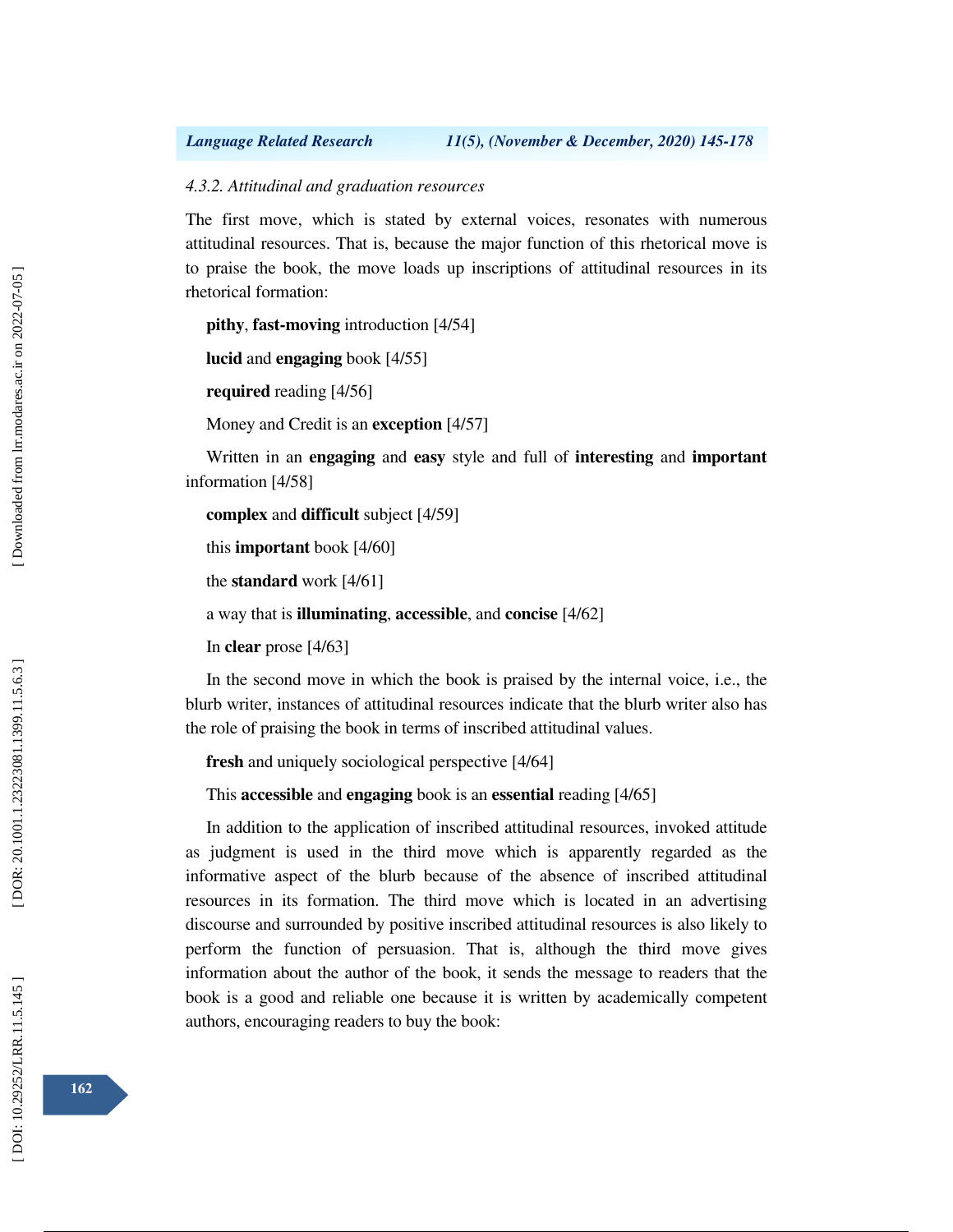## *Exploring Patterns of Evaluation … Reza Banaria et al. Reza Banaria et al.*

[4/66]

Bruce G. Carruthers is **Professors** of Sociology at Northwestern University.

Laura Ariovich is Becaria **Supervisors** of University of Buenos Aires.

Only one instance of attitude as affect is observed in the blurb showing that the blurb writer has no tendency for using this kind of attitudinal category:

and those who **want** [attitude: affect] to know [4/67]

Furthermore, instantiations of graduation as force in terms of intensification and quantification are available in the blurb:

*Few* [graduation: quantification] books [4/68]

*full of* [graduation: quantification] interesting and important information [4/69]

*a wide* [graduation: quantification] audience [4/70]

This lucid and engaging book *should* [graduation: intensification] be required reading [4/71]

important book *will* [graduation: intensification] appeal to a wide audience [4/72]

It is *also likely* [graduation: intensification] to become the standard work [4/73]

The two modal verbs *should* and *will* and the adjective *likely* represent the possibility of the degree of intensity.

## *4.3.3. Grammatical Forms for Attitudinal and Graduation Resources*

Tokens of adjectival quality as epithet are frequently realized for encoding attitude in the above blurb:

**pithy**, **fast-moving** introduction [4/74]

**lucid** and **engaging** book [4/75]

this **important** book [4/76]

the **standard** work [4/77]

Written in an **engaging** and **easy** style [4/78]

Adjectival quality as attribute is further present in the above blurb as follows: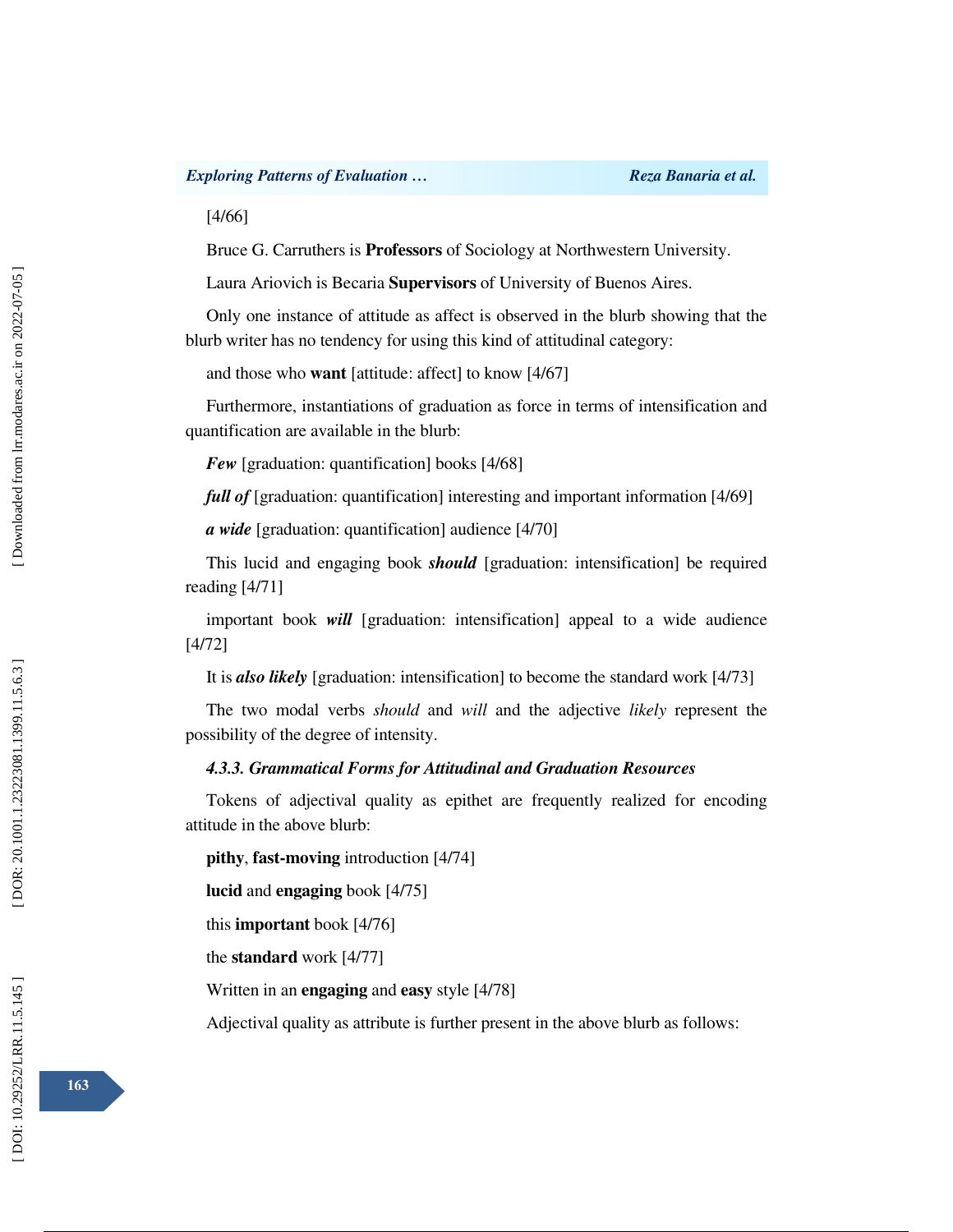This accessible and engaging book is an **essential** reading [4/79]

a way that is **illuminating**, **accessible**, and **concise** [4/80]

In the above blurb, examples of nominalized quality as the non-congruent form of expressing attitudinal meaning are also sporadically used:

```
their importance becomes obvious [4/81]
```
current financial **crisis** [4/82]

the **mysteries** of the money [4/83]

In addition to the application of adjectival and nominalized qualities for encoding attitude, instances of process infused with attitudinal meaning also occur. The following processes are inherently infused with attitudinal meaning:

book will **appeal to**  [*attitude: appreciation*] a wide audience [4/84]

and those who **want** [attitude: affect: inclination] to know [4/85]

There exists another category of process with its positive or negative polarity which is determined by its adjacent words:

[4/86]

Money and credit **offers** a pithy, fast-moving introduction to the sociology of money and credit

Carruthers and Ariovich **provide** insights not only into how modern currency and credit markets work

The third category of process found in the analysis of blurbs is the one which receives attitudinal meaning because of its role and function in presenting information to the readers about how the book is contently organized:

[4/87]

Bruce G. Carruthers and Laura Ariovich **examine** the social dimensions of money and credit at both the individual and corporate levels, from the development of personal credit in a consumer society to the role of government in the creation of money. In clear prose, they **illustrate** how the overall economy is governed by the financial system and the flow capital into, and out of, firms. They also **explore** the social meanings of money, and how people distinguish between "dirty" and "clean" money.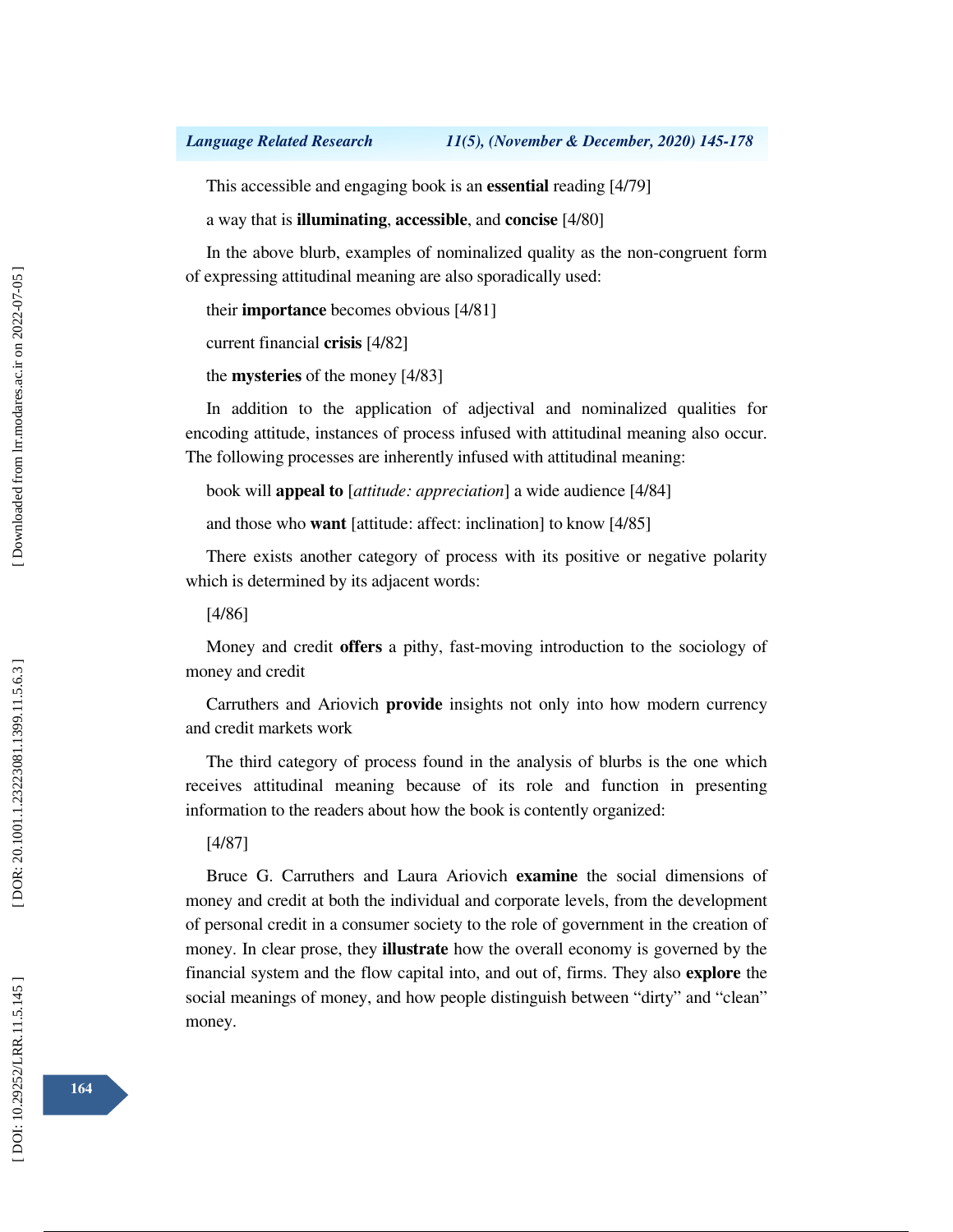Different ways are applied by the blurb writer for grading non-attitudinal meaning such as:

1: Modality as a lexico-grammatical resource of graduation as intensification:

This lucid and engaging book *should* [graduation: intensification] be required reading[4/88]

2: Graduation as quantification in terms of pre-modification:

*Few* books [4/89]

*a wide* audience [4/90]

3: Graduation as intensification in terms of listing:

a way that is **illuminating**, **accessible**, and **concise** [4/91]

## *4.3.4. Communicative setting*

The above blurb is retrospectively dialogic. That is, an external voice signals endorsement and solidarity for the propositions advanced by the internal voice. In other words, two distinct voices are positively disposed toward the value positions which are about the book. Here, the internal voice opts for an external voice which is in total agreement and alignment with him/her about the qualities of the book to strengthen the credibility of the book and to more convincingly encourage readers to buy the book.

The above blurb is prospectively monologic. That is, it is monologistically constructed because of the non-existence of dialogic locutions, which are essential for establishing communication with readers. The lack of prospective dialogism signals to readers that the blurb writer is completely certain about the qualities of the book. Meanwhile, it demonstrates that the blurb writer is unwilling to accept other voices about the validity of the book.

#### **5. Discussion**

This section discusses the rhetorical patterns, kinds of attitude, graduation, grammatical features, and communicative settings of the above findings.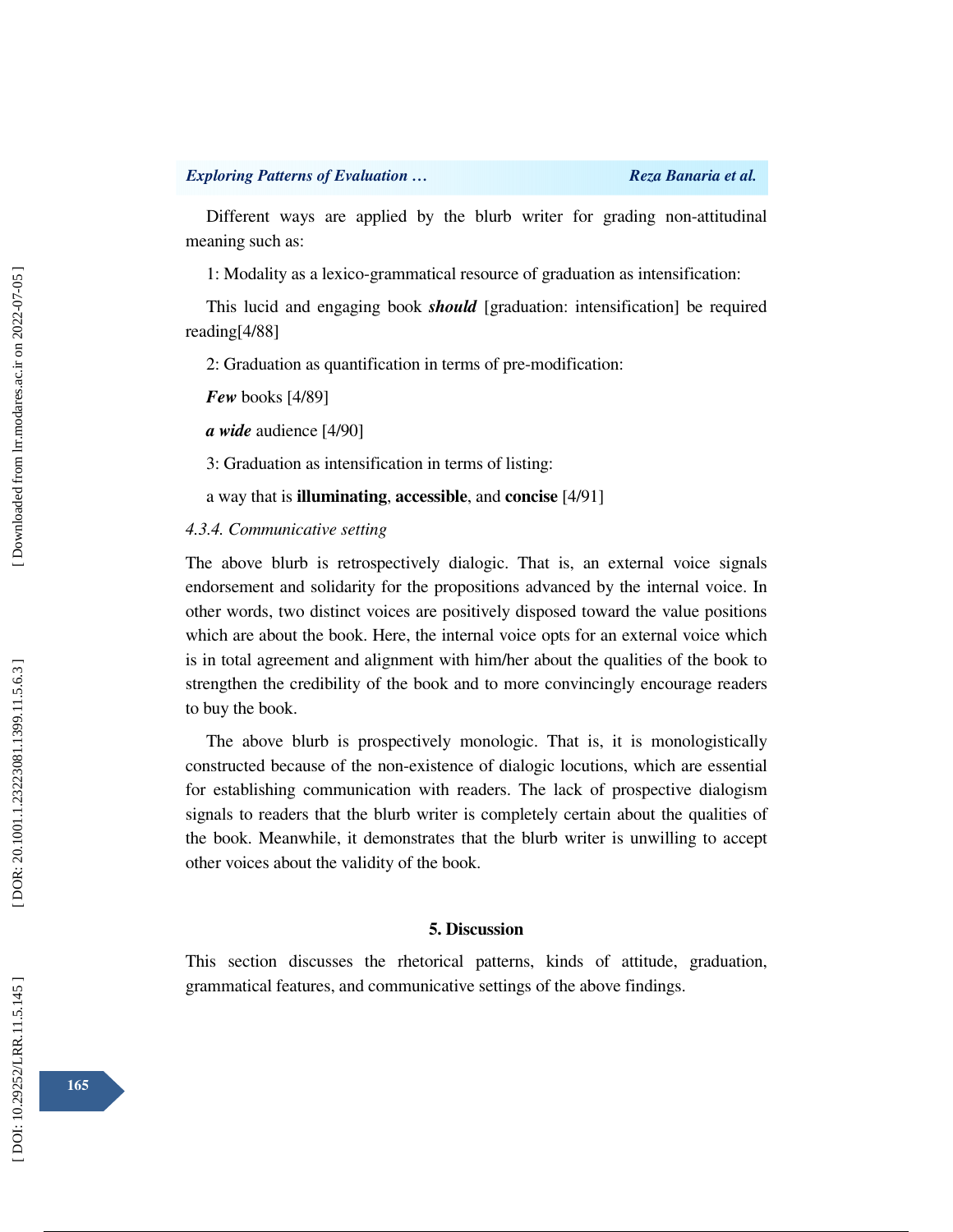#### *5.1. Moves, Vocalization, and Lexico-grammatical Features in Economics Blurbs*

The moves of the economics blurbs can be analyzed in terms of the lexicogrammatical features which are employed in the blurbs and the voices adopted for expressing the evaluative stance which can be internally or externally referenced. Considering the concept of maximal and minimal rhetorical realizations referring to the maximal and minimal presence of moves (Jalilifar et al., 2019), three moves including *appraising the book by the external voice, describing the book by the blurb writer,* and *about the author* were observed in the maximal rhetorical realization of economics blurbs.

In the first move, i.e., *appraising the book by the external voice*, the lexicogrammatical feature which is predominantly encoded in the unfolding discourse is adjectival qualities. The adjectival qualities as the salient lexico-grammatical pattern in the first move are used for intensifying and reinforcing the impact of the persuasive aspect of blurbs. In respect to the voice employed in the move, the blurb writer references an external voice that holds to a positive viewpoint about the credibility of the book to indicate the maximal validity of the book. Here, the blurb writer references an external opinion about the book which aligns with his voice. That is, the blurb writer indicates his/her maximal support and endorsement toward the book via quoting positive remarks and compliments which are advanced by external sources. This is a very advertisingly useful means by which readers would be convincingly persuaded to accept the validity of the book, especially when these positive statements about the book are expressed by significant academic figures as external sources. To summarize, a multitude of positive inscribed attitudinal resources are lexico-grammatically encoded as appreciation in the rhetorical formation of the externally stated move.

The second rhetorical move, i.e., *describing the book by the blurb writer*, is lexico-grammatically charged with adjectival qualities, maintaining the persuasive aspect of blurbs. A few instances of nominalized qualities and processes are also seen in this move. In addition, the informative aspect is relatively infused into the textuality of the second move positioned after a thoroughly persuasive move in the economics blurbs to give information about the content of the book. Considering the voice used in this move, the positive evaluation is sourced to the internal voice, that is, the blurb writer. The blurb writer seeks to convince readers that the book is valid, reliable, and significant. To conclude, the move is frequently charged with evaluative lexico-grammatical resources in its construction.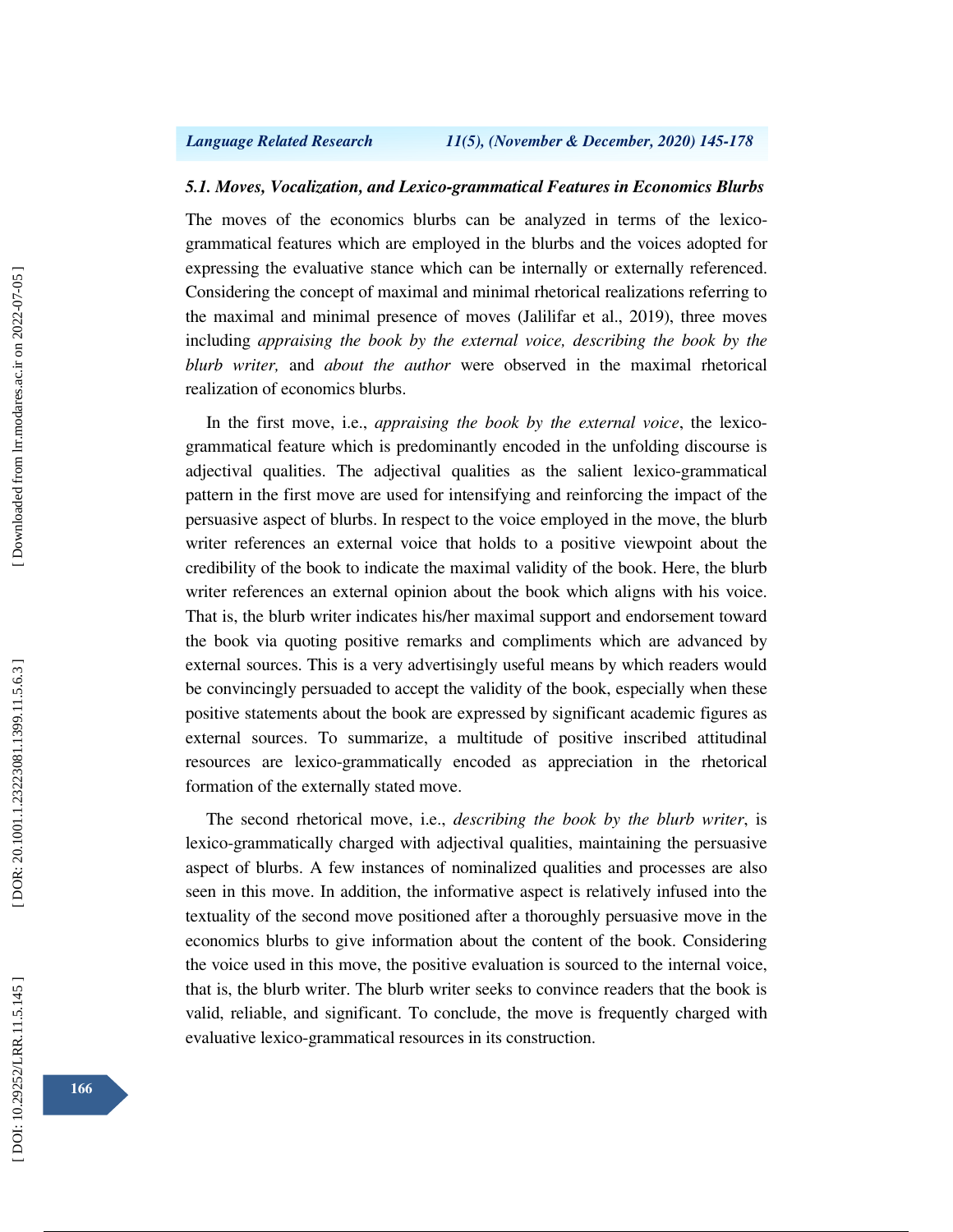## *Exploring Patterns of Evaluation … Reza Banaria et al. Reza Banaria et al.*

The third move, i.e., *about the author*, is lexico-grammatically characterized as having nominalized qualities for constructing its evaluative discourse. Like the second move, in respect to the voice used in the move, evaluation is internally referenced. The blurb writer makes reference to the academic position of the author with the purpose of increasing the value of the book by mentioning that the book is written by an eminent academic figure. Because of this interpretation which is attributed to the experiential meaning, an evaluative attitudinal assessment is invoked. In the third move, the blurb writer adopts a different strategy for indicating the validity of the book. Here, the blurb writer attempts to present the author of the book as an academically significant figure by introducing his/her academic life. As such, the positive attitudinal meaning which is employed in this move is markedly different from the previous moves. Here, the blurb writer resorts to the application of invoked judgment as well as graduation resources to introduce the author as a reliable academic figure in the domain of this field of study. That is, the language of evaluation shifts from inscribed attitude to invoked attitude. According to Hood (2010), "When 'objective' experiential meanings are adjusted with resources of graduation, that is, when they are intensified or quantified, those objective meanings take on a subjective potential" (p. 91). Therefore, by mentioning the number of the books and articles that the author has written or the universities and academic settings that he has taught, the blurb writer is constructing a subjective evaluation in terms of experiential meaning. In brief, the move is lexico-grammatically charged with invocations of non-attitudinal meanings which are internally sourced.

#### *5.2. Evaluative Harmony in the Blurbs*

Based on the concept of attitudinal harmonies or consistent attitudinal selections proposed by Hood (2010), in relation to the analyzed blurbs in their maximal rhetorical realization, it is argued that evaluative resources in the first move, i.e., *appraising the book by the external voice*, build a strong prosody of positive appreciation which are attitudinally harmonized. The attitudinal harmony which is constructed in the first move by dint of inscriptions of appreciation spreads to the adjacent moves. Other moves help to make the created interpersonal prosody stronger. That is, the creation of interpersonally positive meanings construed via attitudinal resources in the first move sets up the primary harmony and is transmitted to the second and third moves. And, in each of the subsequent moves,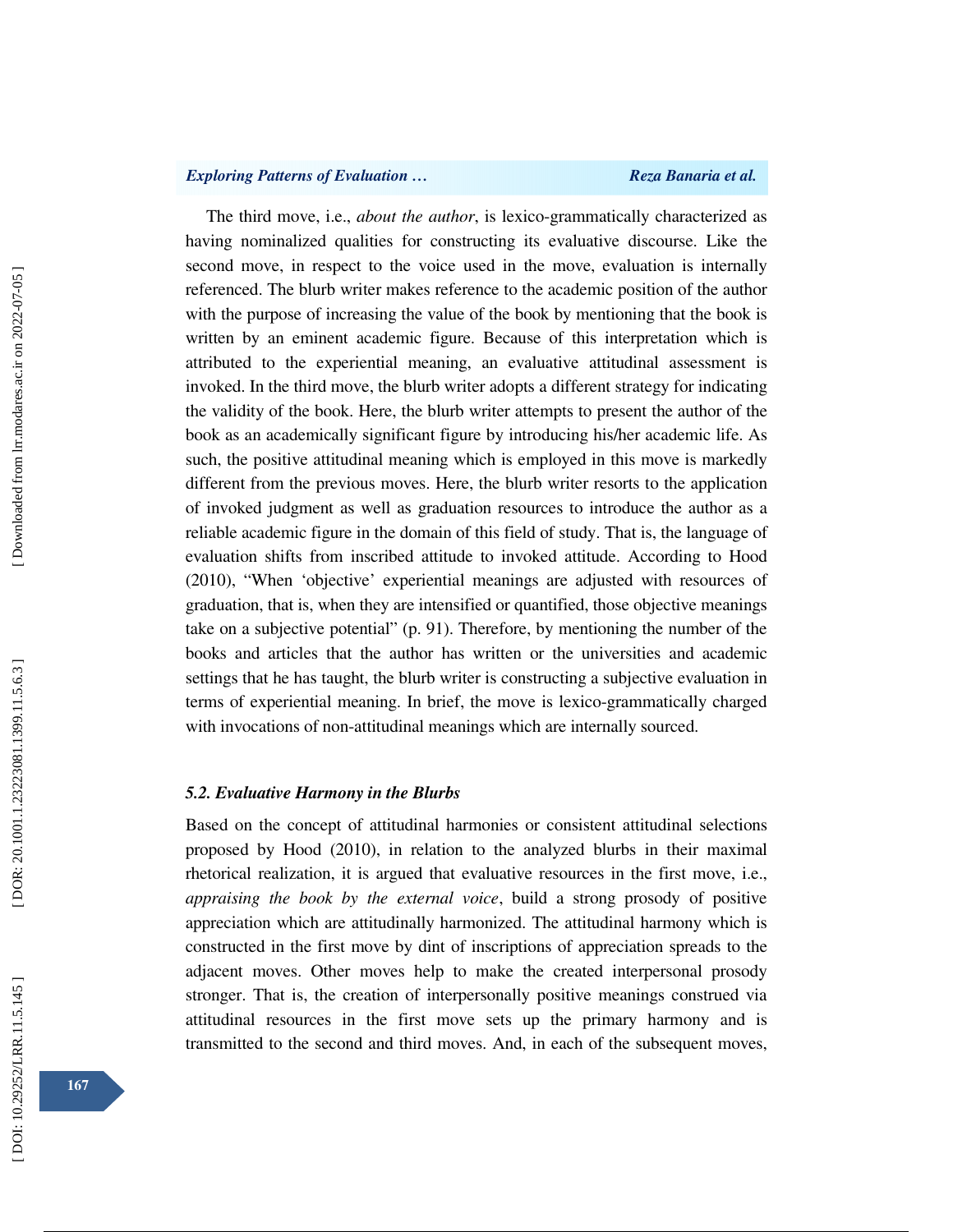the attitudinal harmony becomes stronger and stronger.

It should be noted here that the attitudinal harmony which is shaped across the blurb might be created by means of different evaluative strategies as it is evident in our analysis. That is, the attitudinal harmony of the economics blurbs is constructed in terms of inscribed attitudinal resources in the first and second moves, and invoked judgment and graduation resources in the third one. However, they all cooperatively couple together, creating a unified prosody of interpersonal meaning which sends a definite message to the readers.

#### *5.3. The Rationale behind the Positioning of Blurbs' Moves*

The analysis of the blurbs has shown that the persuasive aspect of blurbs is positioned in the beginning phase of its discourse, and its informative aspect is situated at the end of it. In other words, blurbs shift smoothly from the noticeable presence of attitudinal resources in the beginning phase of their construction to the absence of these resources at the end. The rational justification of such a rhetorical positioning might be attributed to the fact that a persuasive move is more attractive, compelling, and powerful for convincing readers to buy the book, read an overview of what the book is about, or at least glance at the book and think momentarily about the relevance of the book to the their needs because of their frequently positive attitudinal resources in their structures as well as their compellingly enticing force.

## *5.4. The Diversity of Grammatical Realizations in the Blurbs*

The analysis of blurbs has shown that encoding attitudinal resources is not limited to merely one type of grammatical forms. On the contrary, every possible form enabling blurb writers to persuasively encourage readers is employed. This diversity in use reflects the tendency of blurb writers to keep persuasiveness at its optimum level. This means that adjectives are frequently used throughout the text. However, the analysis of economics blurbs revealed that adjectives might not be used in some parts or sentences of the blurbs where informativeness comes to the fore. Here, in order to compensate for the absence of adjectives for maintaining the level of persuasiveness in the informative section, the blurb writer opts for other lexical selections which carry and imply positive meanings. Meanwhile, the frequent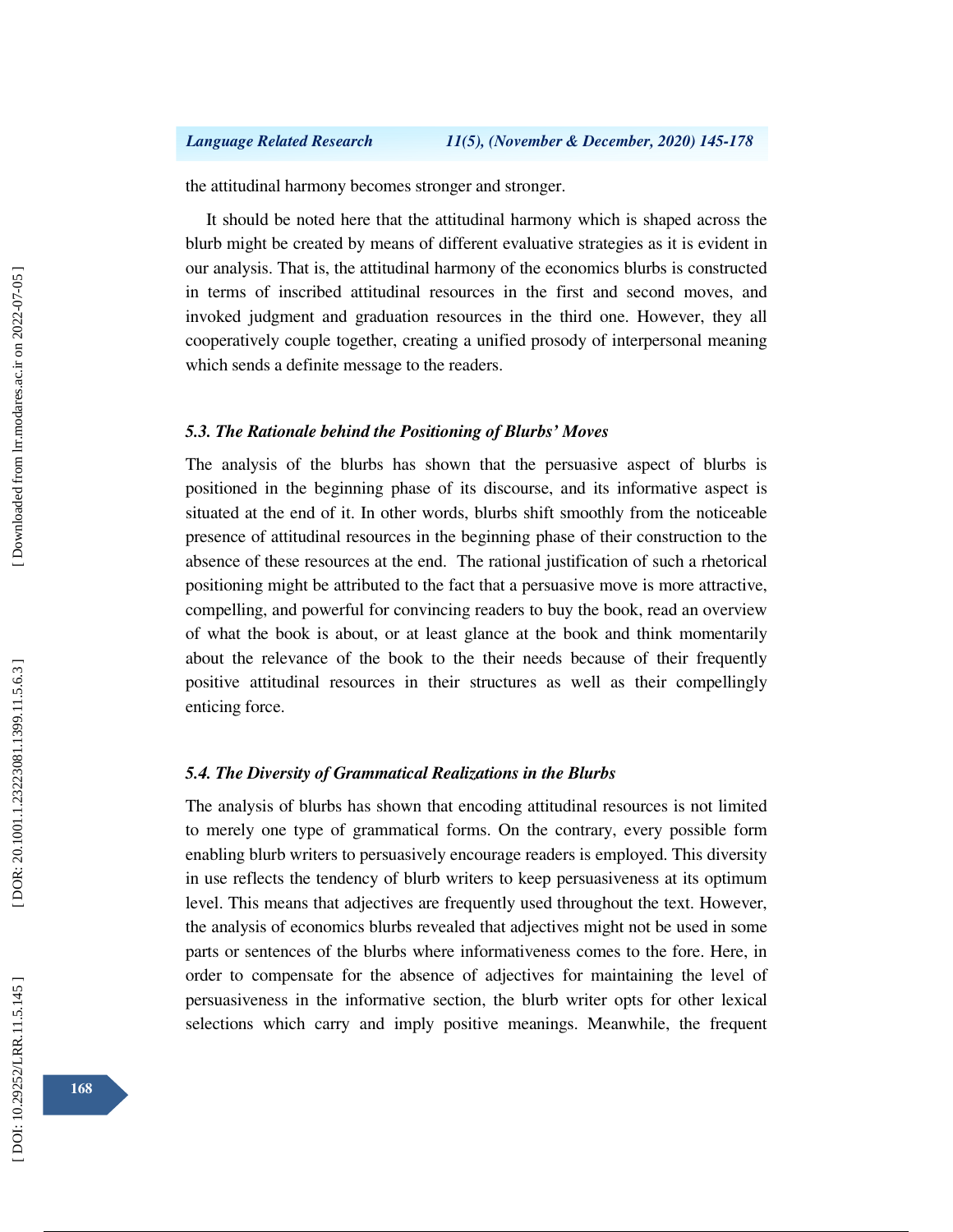employment of just one grammatical form for encoding attitude can make the text unnatural and monotonous. Note the following instances:

Highly active domains in which theoretical and methodological advances have been made are treated in more **depth** [attitude: appreciation] (second Language Learning Theories, by Rosamond Mitchell, Florence Myles, & Emma Marsden. 2013. Routledge).

[The book] gives **solutions** [attitude: appreciation] of **problems** [attitude: appreciation] with different types of potentials including the Dirac delta function potential.[Quantum Mechanics: 500 Problems with Solutions. G. Aruldhas. 2011. PHI Learning]

The book **helps** [attitude: appreciation] students appreciate the variety of the study of myth in one volume.(Exploring Greek Myth, by Mathew Clark. 2012. Blackwell Publishing).

*Economics* **guides** [attitude: appreciation] you through what you need to know (The little book of economics: How the economy works in the real world, by Greg Ip. 2010. Wiley.

### *5.5. The Lexico-grammatical Realizations of Processes*

Three types of processes are observed in the textuality of blurbs. One type of process is the one which has no inherently positive or negative meaning. Here, the *process* signals to readers that something will be presented. In order to determine the polarity of the verb and to assign positive or negative meanings to the process, we have to look beyond the immediate environment of that *process* which is primarily devoid of attitudinal meaning:

Money and credit **offer** a pithy, fast-moving introduction to the sociology of money and credit

Carruthers and Ariovich **provide** insights not only into how modern currency and credit markets work

The second type of process used in the blurbs by writers has inherently positive and negative meanings. That is, they are semantically charged with positive and negative meanings: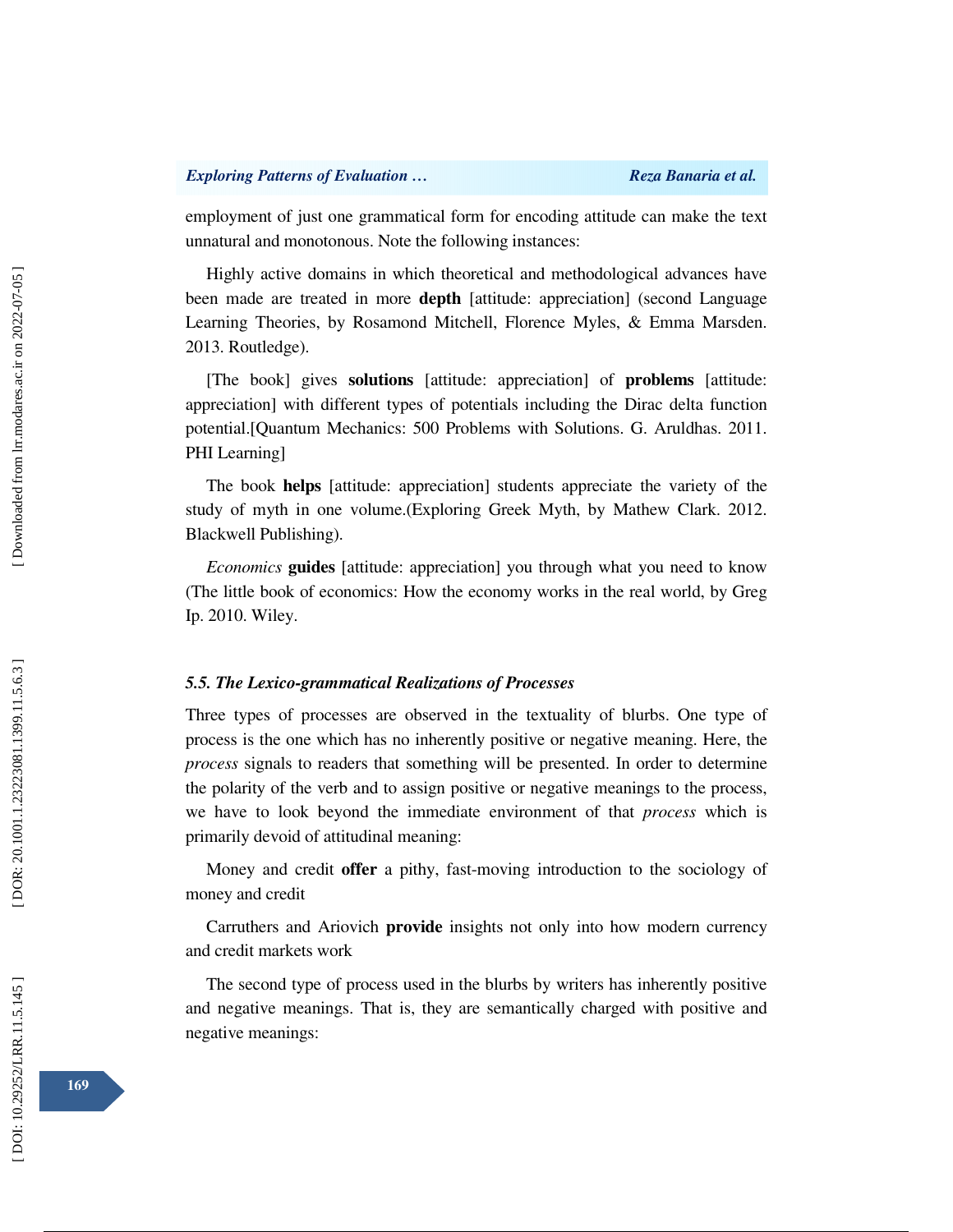### *Language Related Research 11(5), (November & December, 2020) 145-178*

book will **appeal to**[attitude: appreciation] a wide audience

and those who **want**[attitude: affect: inclination] to know

*Economics* **guides** you through what you need to know. (The little book of economics: How the economy works in the real world, by Greg Ip. 2010. Wiley.

The third type of process is the one which constructs a rhetorically positive meaning by means of mentioning the way that the book is organized. Here, the processes connected to one another elaborate the worthiness of the book with reference to the way that the book is organized:

Bruce G. Carruthers and Laura Ariovich **examine** the social dimensions of money and credit at both the individual and corporate levels, from the development of personal credit in a consumer society to the role of government in the creation of money. In clear prose, they **illustrate** how the overall economy is governed by the financial system and the flow capital into, and out of, firms. They also **explore** the social meanings of money, and how people distinguish between "dirty" and "clean" money.

# *5.6.The Evaluative Synergistic Hybridity of Informative and Persuasive Functions*

Gea Valor (2005) has introduced blurbs as having informative and persuasive functions. They have been recognized in terms of the functions they perform. That is, based on the rhetorical functions that they perform, we can differentiate them from each other. For example, in a blurb in its maximal rhetorical realization containing three moves, inscribed attitude is evident in the first and second moves, i.e., *appraising the book by an external voice* and *describing the book by the blurb writer*. On the other hand, invoked attitude is mainly realized in the third move, i.e., *about the author*. Inscribed attitude, which is predominantly fraught with attitudinal resources, evaluates the blurb directly. In other words, the first and second moves containing multiple instances of attitudinal resources are rhetorically represented as the persuasive aspect of the blurb. Invoked attitude, which is manifested in terms of invoked judgment and graduation resources, evaluates the blurb indirectly. Thus, the third move, i.e., *about the author*, is rhetorically represented as the informative aspect of the blurb accentuating experiential meaning.

However, the question here is whether these two functions, i.e., persuasive and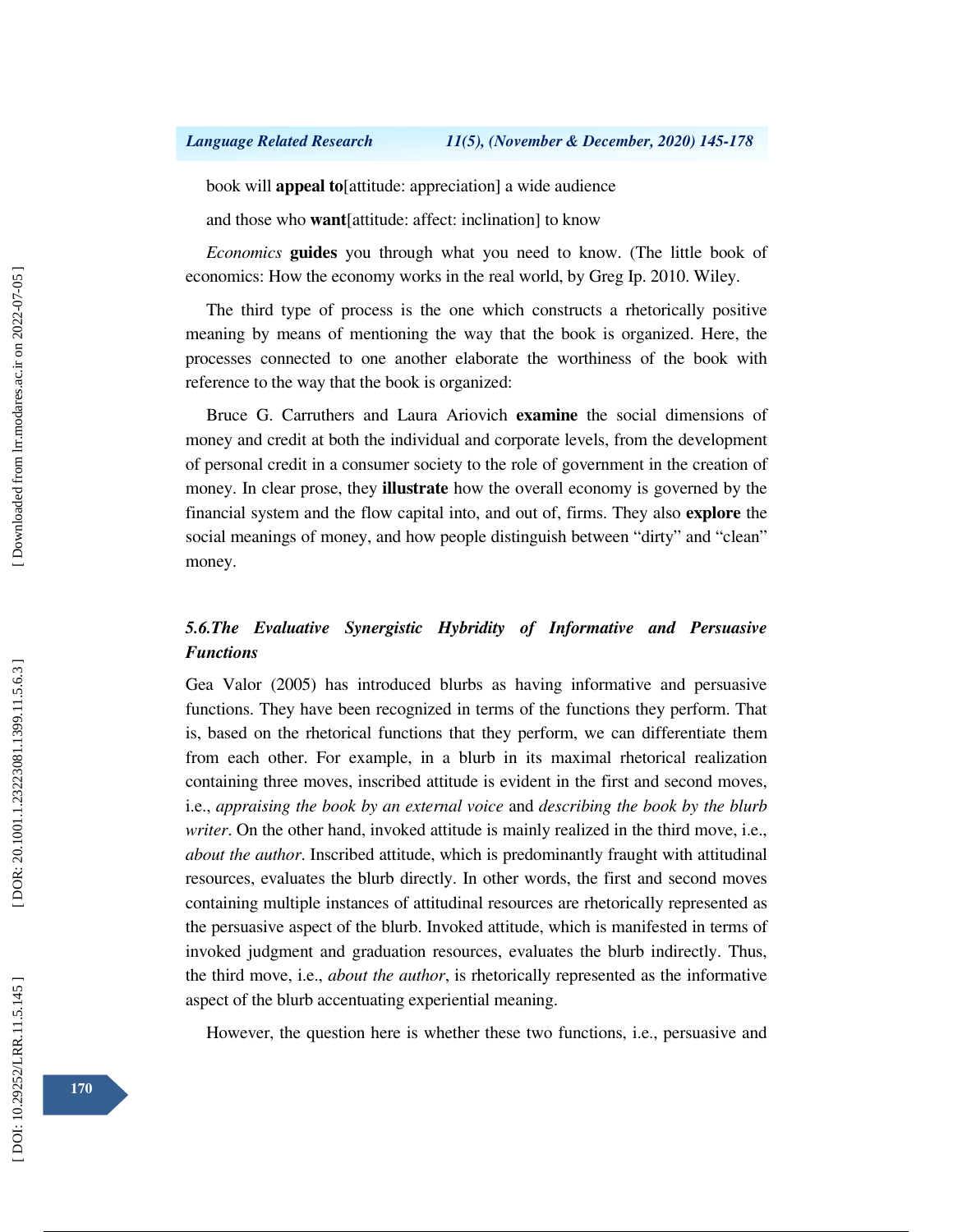## *Exploring Patterns of Evaluation … Reza Banaria et al. Reza Banaria et al.*

informative functions, are really unrelated and distinct. That is, are these two functions affected or unaffected by their counterparts? In order to answer the question, we need to know about the strategic functionality of academic blurbs. Academic blurbs are written for academic settings with the purpose of convincing students to consider the book as their proper choice. That is, blurbing for the academic setting is somewhat different from the ones which are written for pure marketing purposes. Here, a degree of academic sense is required to be maintained in the rhetorical formations of these blurbs. That is, while the blurb is informing the readers about the content of the book in its informative rhetorical move, the informative rhetorical component is also infused with inscribed or invoked attitude because of the promotional nature of blurbing. This is also true for the persuasive rhetorical component of blurbs. That is, while a blurb is persuading readers via the ostentatious display of multiple attitudinal resources, it also functions to inform readers for maintaining a degree of academic relevance. Based on what has been said, it can be inferred that blurbing for the academic setting is promotionally achieved in terms of the judicious complementarity of persuasive and informative functions. That is, it would be natural that in the persuasive move which is dense with attitudinal resources, signs of informative aspect of the blurb might also be observed, and vice versa. Note the following example:

A **fascinating** *close-up* analysis of the causes of the 2007/8 financial **crisis** and its consequences placing the world of finance under the microscope, bringing together evidence of the involvement of banks, governments and regulators. It questions some of its *most* **dangerous** and **dubious** practices, witnessed while searching for the answer to the question: What really caused the financial **crisis**?

In addition to complimenting the book, the blurb writer also provides readers with some further information about the book.

In the third informatively constructed move of the blurb, signs of evaluation are also evident due to the presence of indirect judgment and graduation resources flagging to readers to interpret the text.

Adrian Buckley is *Emeritus Professor* of International Finance at Cranfield School of Management, Cranfield University, and *Visiting Professor of Finance* at the Free University, Amsterdam. Prior to entering academic life, he worked in banking, management consulting and as a *group treasurer* to a FTSE-100 company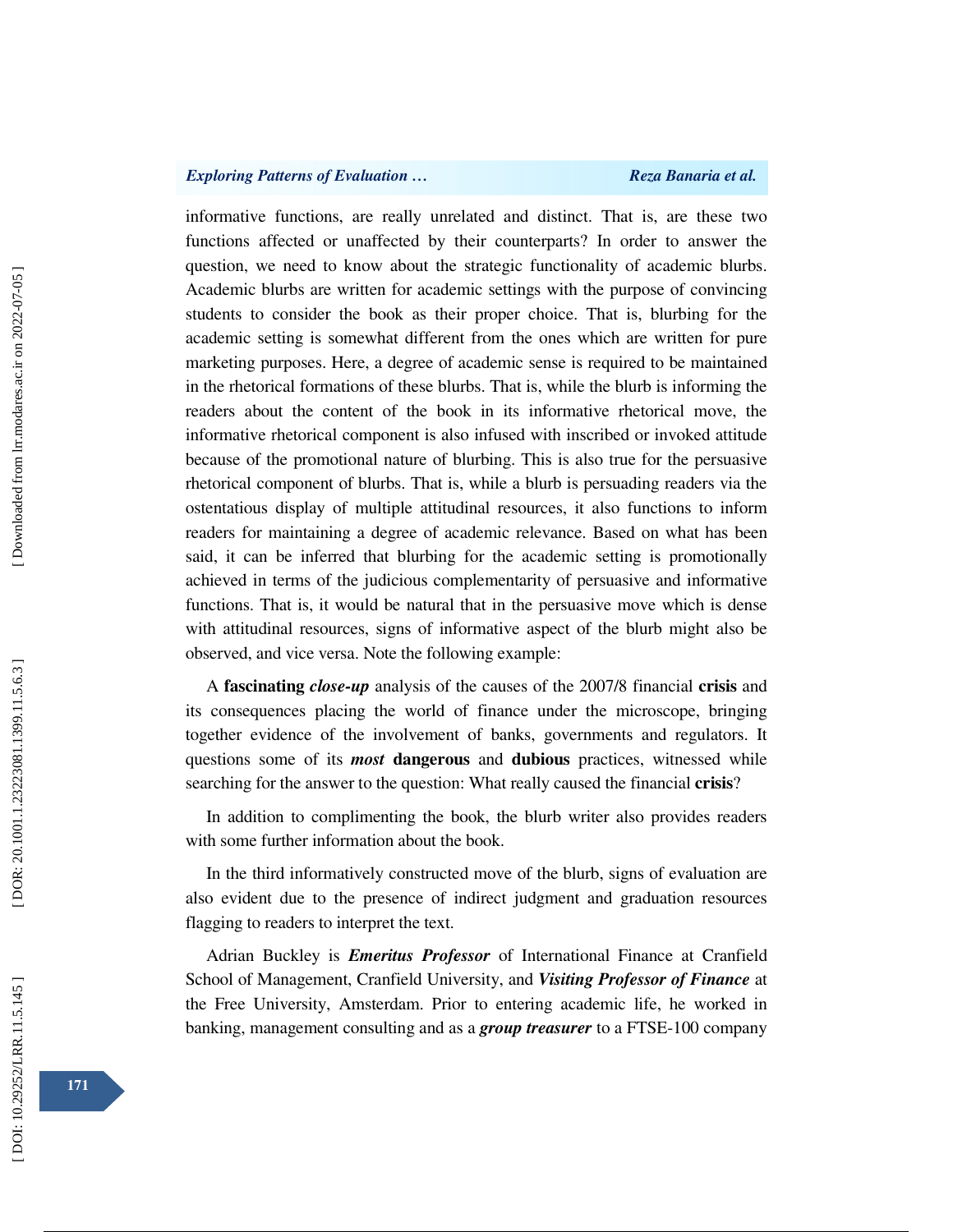(Financial Crisis: causes, context, and consequences, by Adrian Buckley. 2011. Pearson)

Thus, because of the simultaneous participation of the two functions together, blurbs exhibit two levels of evaluation, i.e., *the informative level of evaluation* and *the persuasive level of evaluation*. The simultaneous participation of these two levels of evaluation together does not mean that both of these two functions have the identical share of presence in any rhetorical move. The concept of two levels of evaluation means that in any move one function has the prominent role distinguished on the basis of the maximal or minimal reliance on attitudinal resources determining the overall rhetorical function of the move, indicating that the blurb is rhetorically persuasive or informative. The secondary function which accompanies the primary function of the move contributes to enriching the move. Therefore, the hybridity of blurbs' two functions would ultimately results in the synergistic, enhanced result of these two functions, generating a combined effect greater than their pure segregated forms. In other words, when these two functions are combined with each other and work together they accomplish more than they might do alone.

## *5.7. Communicative Settings in Blurbs*

As stated earlier, blurbs can be retrospectively heteroglossic and monoglossic or prospectively dialogistic or monologistic. The heteroglossic construction of blurbs means that the blurb is retrospectively dialogic with reference to the existence of external and internal voices that align with the value position which is developed across the whole text of the blurb, and the dialogistic construction of blurbs means that the blurb is prospectively dialogic by means of the presence of locutions classified under the categories of *deny* and *counter* both of which are also classified under the category of *disclaim*. The monoglossic setting of blurbs means that the external voices which might be aligned or disaligned with the value positions advanced in the blurb are not present, so the blurb writer grounds the value positions in the subjectivity of himself, and the monologistic context is felt due to the dense accumulation of positive attitudinal lexis in different phases of the blurb's rhetorical moves as well as the absence of dialogistic locutions in the formations of blurbs.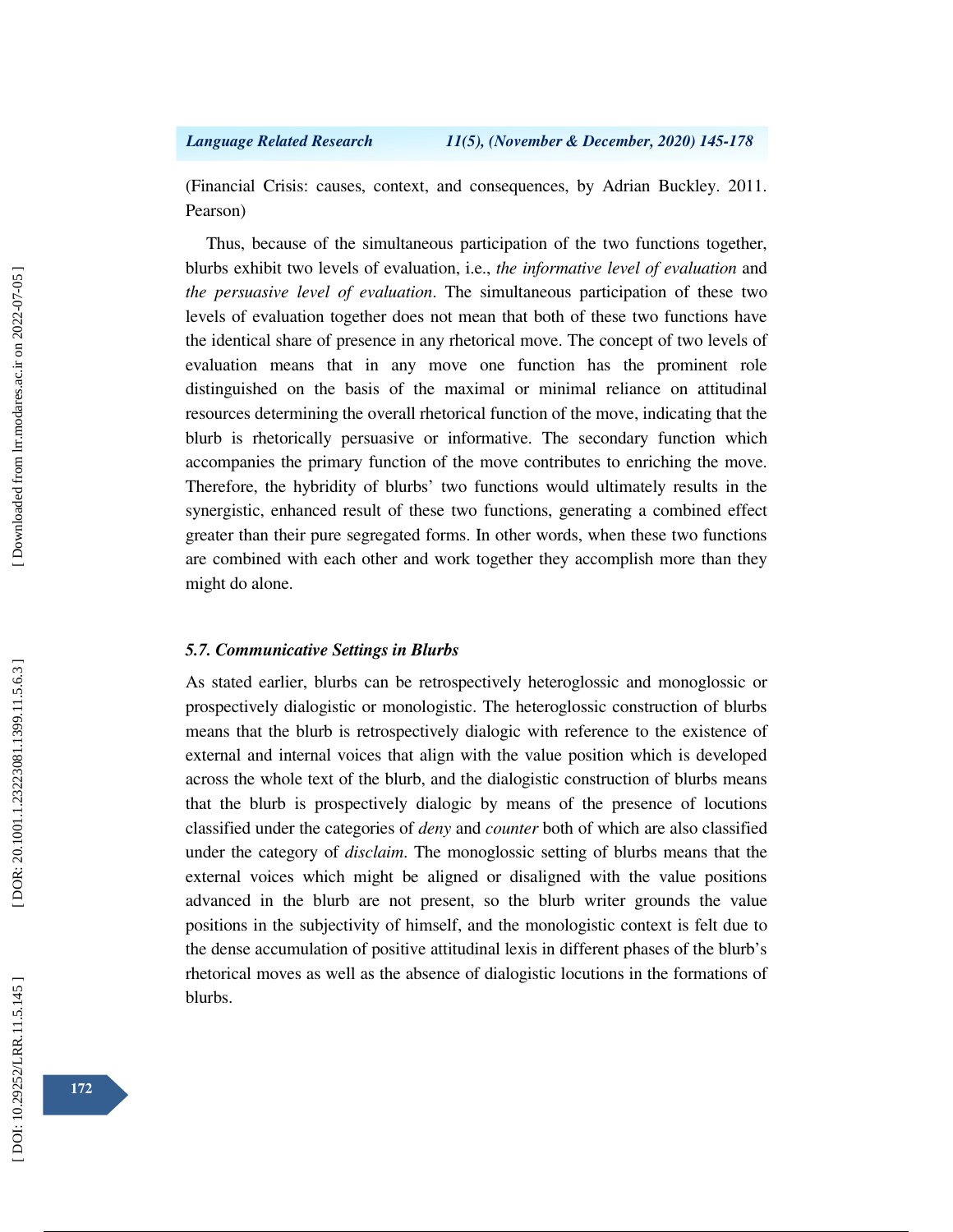## **6. Conclusion**

The analysis showed that the persuasive function of economics blurbs which is realized through the maximal reliance on attitudinal resources is textually positioned in the beginning phase of the blurbs' discourse, and the informative function of blurbs rather lacking inscribed resources is situated at the end of the blurbs' structure. That is, a dense accumulation of inscribed attitudinal resources was observed in the beginning phase of the blurbs representing the persuasive function. On the other hand, invocations of attitudes on account of the application of graduation resources and invoked judgment were found at the end of the blurbs constituting the informative function.

The analysis has shown that blurb writers make use of a variety of lexicogrammatical forms for encoding evaluative resources. Using one kind of grammatical forms can make the texts boring, dull, unimpressive, and lackluster. Persuading readers to buy the books as the major purpose of blurbs' advertising discourse can be achieved by means of various possible strategies and mechanisms; therefore, the application of various grammatical forms can strikingly attract readers' attentions to the blurbs' advertising texts.

The dialogic and monologic contexts of blurbs' advertising discourse has been shown to be created by the number of rhetorical moves, the existence and nonexistence of external and internal voices, and the monologic pressure of the attitudinal meanings across the blurbs' texts. The monologic setting as a mechanism of advertising discourse is established in the non-existence of communication between the blurb writer and external voices praising the worthiness of the book. It can also be created in the absence of the communicative setting between the blurb writer and readers of the book by dint of the pressure of attitudinal resources. Here, the channel of communication becomes unilateral. That is, the blurb writer intends to projects onto readers certain views and attitudes to make them interested in the book without acknowledging any alternative views.

The focus of this research was merely on the employment of evaluative resources in the blurbs of economics. That is, the findings of our research are methodologically confined to the outcomes of one discipline. Meanwhile, our study is carried out on the texts of English economics blurbs. Therefore, future research can take into account the blurbs of other disciplines and other languages.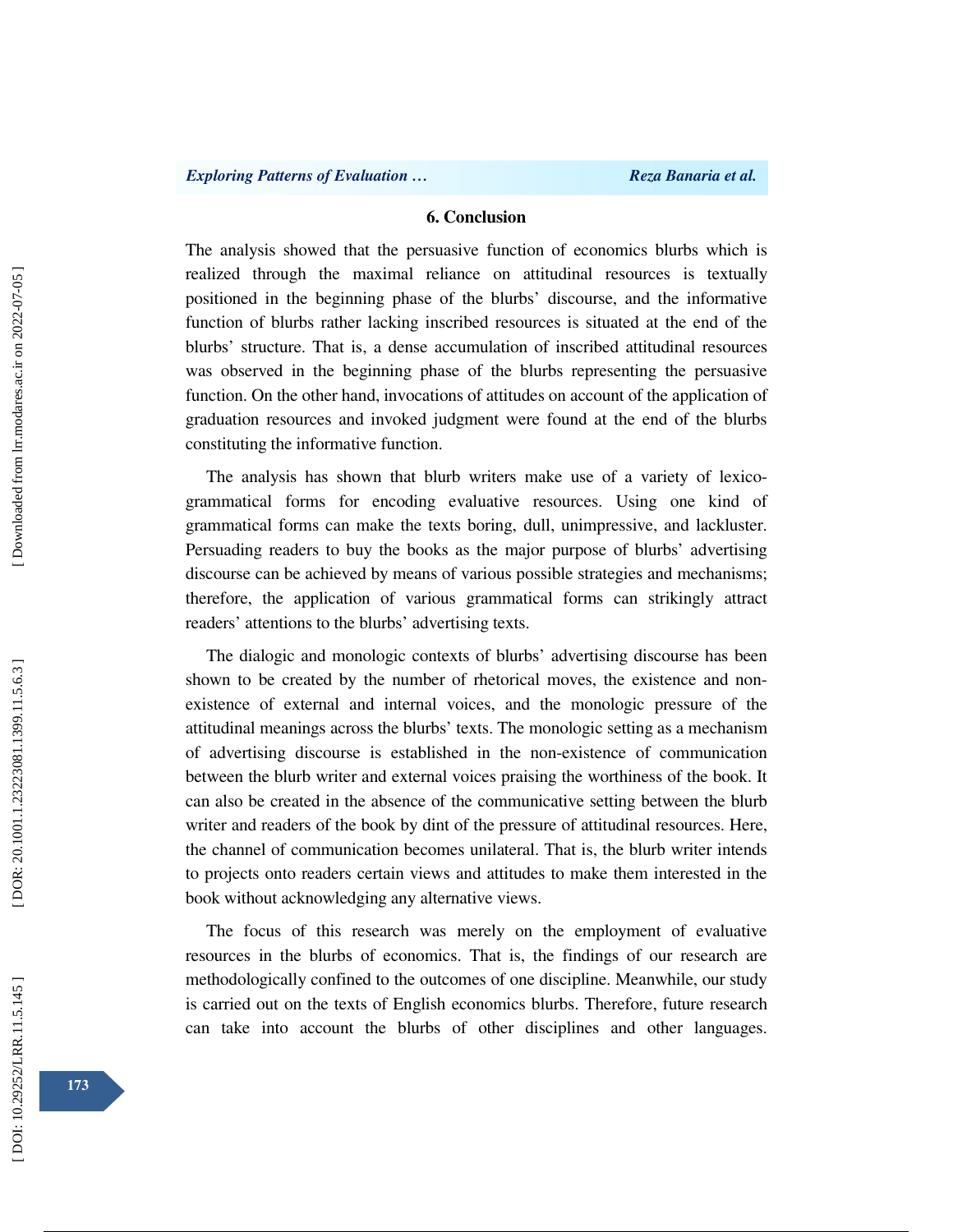Furthermore, the findings of this research are restricted to the advertising discourse of blurbs. Other advertising discourses can also be examined and their rhetorical and evaluative patterns can be identified. Then, the obtained findings of different advertising discourses can be compared and contrasted to see the degree of overlap among them in terms of their evaluative resources and rhetorical patterns, context of communication, as well as their textual patternings. In other words, in so doing, we might arrive at a better understanding of how these different advertising discourses are structurally constructed and to what extent they display similarities and differences with one another.

The findings of this research might have clear pedagogical implications for English for Specific Purposes courses in general and writing courses in particular. These findings might address specific needs of prospective ESP students, who have a specific focus, in terms of meeting their writing concerns by keeping them informed of the rules and regularities dominating the advertising discourses. Stated differently, the findings can be utilized for training prospective blurb writers whose purpose is to gain the required knowledge of the conventions of blurbing. In writing courses designed specifically to teach learners the practical details of advertising discourses such as the findings of this study, the major purpose is to adapt the curriculum and teaching materials of advertising issues to the needs of the stakeholders. Findings have demonstrated that blurbs can be charged with interpersonal resources in their construction and these interactive elements heighten writers' awareness of the contextual structuring of their discourse. Because the study intensively considered blurb construction in the discipline of economics, interested blurb writers would gain a clear understanding of how language of evaluation is characterized in the blurbs' discourse and how interpersonal meanings disperse progressively across the text. To provide instruction on the evaluative resources in terms of applying the findings of this study, the curriculum is suggested to be indicative of the genre approach to writing. First, novice writers are presented with sample blurbs and they are encouraged to read and reflect on the rhetorical patterns specifying these blurbs in the presence of an experienced adult who provides on the spot suggestions. The more proficient adult then presents the rhetorical specifications of the blurbs and the apprentices are invited to compare their initial analysis with the conventions suggested by the instructor. Finally, novices are asked to follow the practiced generic patterns to write their own hypothetical blurb. It is hoped that the findings gained from the current study open new vistas for research on this and other adjacent genres.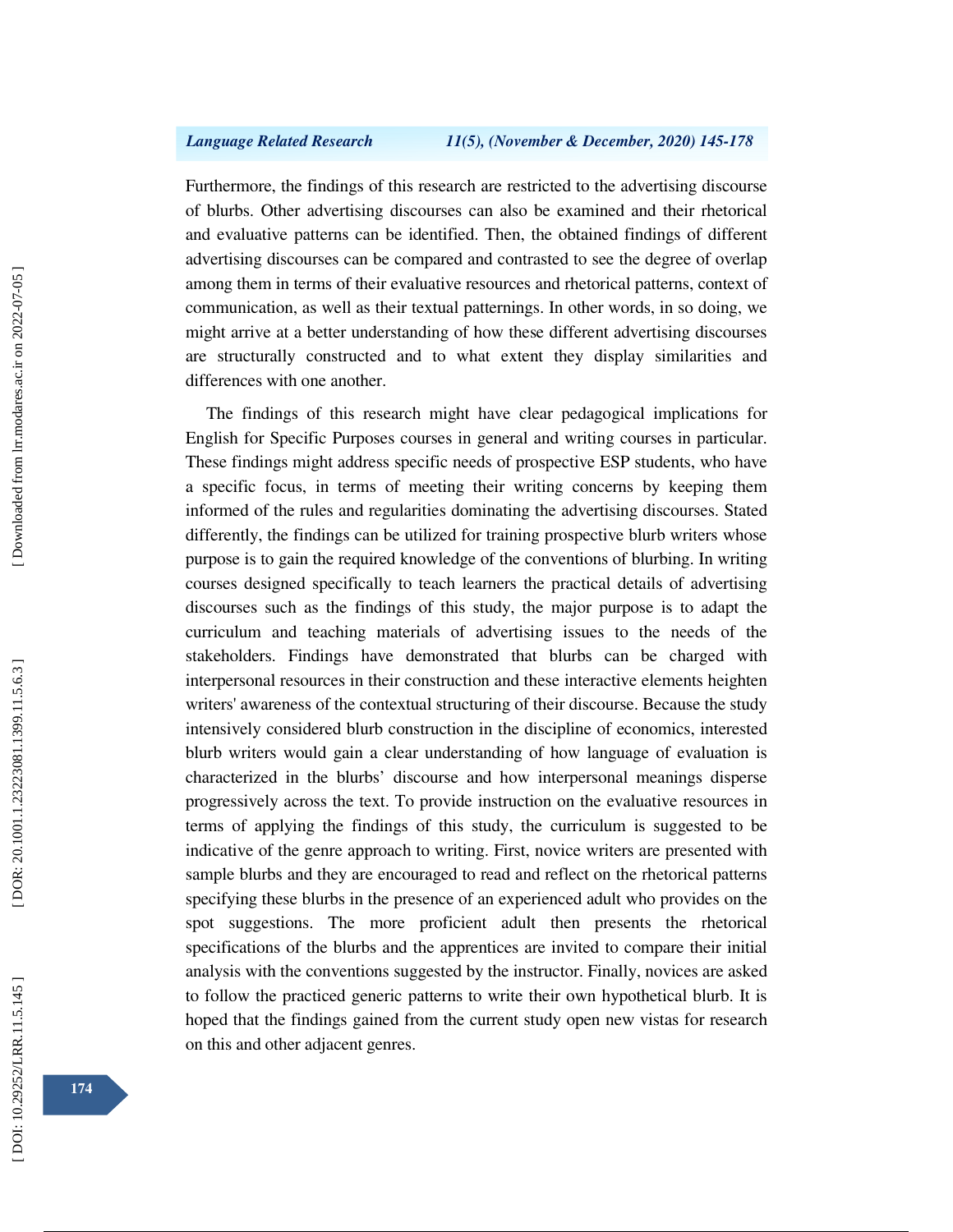### **References**

- Banari, R., Jalilifar, A., G. Shooshtari, Z. (2019). Exploring the patterns of evaluative language in applied linguistics blurbs: A rhetorical structure analysis. *Teaching English Language*, *13*(1), 205-233. doi: 10.22132/tel.2019.92169
- Basturkman, H. (2009). Back cover blurbs: Puff pieces and windows on cultural values. In K. Hyland & G. Diani (Eds.), *Academic evaluation: Review genres in university settings* (pp. 68-83). Palgrave.
- Bhatia, V. K. (1997). Genre-mixing in academic introductions. *English for Specific Purposes, 16*(3), 181-96.
- Bhatia, V. K. (2004). *Worlds of written discourse: A genre-based view.* Continuum International.
- Cacchiani, S. (2007). From narratives to intensification and hyperbole: Promotional uses of book blurbs. Retrieved from http://www.Corpus. bham.ac.uk/corpling proceedings.
- Cronin, B., & La Barre, K. (2005). Patterns of puffery: An analysis of non-fiction blurbs. *Journal of Librarianship and Information Sciences*, *37*(1), 17-24.
- Gea-Valor, M. L. (2005). Advertising books: A linguistic analysis of blurbs. *Ibérica*, *10*, 41-62.
- Hood, S. (2004). *Appraising research: Taking a stance in academic writing*. Unpublished manuscript, University of Technology, Sydney.
- Hood, S. (2006). The persuasive power of prosodies: Radiating values in academic writing. *Journal of English for Academic Purposes*, *5*, 37-49.
- Hood, S. (2010). *Appraising research: Evaluation in academic writing*. Palgrave Macmillan.
- Hyland, K. (2001). Humble servants of the discipline? Self-mention in research articles. *English for Specific Purposes, 20*, 207-226
- Hyland, K. (2002). Genre: Language, context, and literacy. *Annual Review of Applied Linguistics, 22*,113-135
- Hyland, K. (2004). Disciplinary interactions: Metadiscourse in L2 postgraduate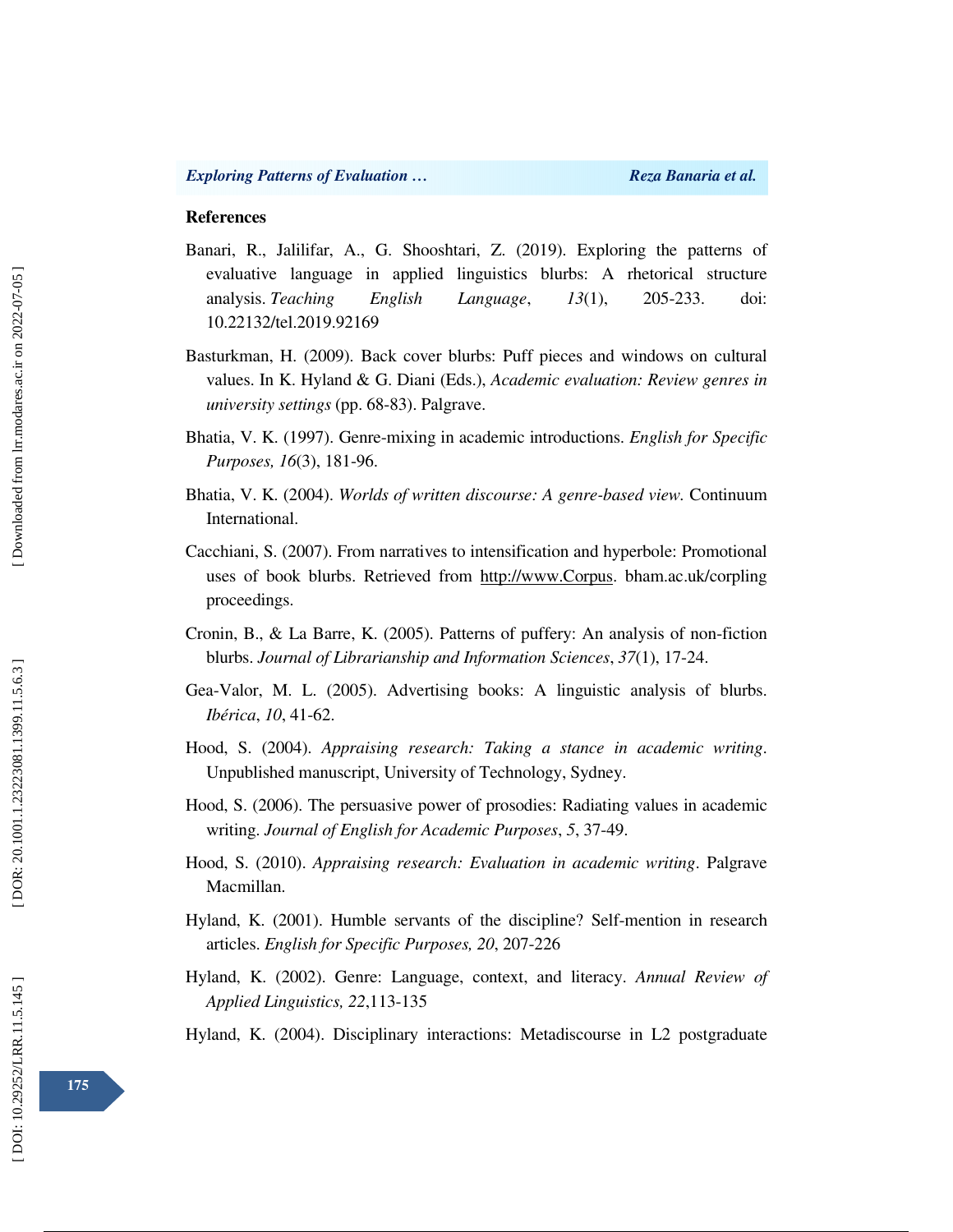writing. *Journal of Second Language Writing*, *13*(2), 133-151.

- Hyland, K. (2005). Representing readers in writing: student and expert practices. *Linguistic and Education, 16*(4), 363-377
- Hyland, K. (2008). Persuasion, interaction and the construction of knowledge: Representing self and others in research writing. *International Journal of English Studies, 8*(2), 1-23.
- Iraji, Z., & Kuhi, D. (2013). Enhancing promotion through generic Features: The case of blurbs in hard versus soft sciences textbooks *.* Paper presented at the 11th TELLSI International Conference on Professional Development in Language Teacher Education. Iran.
- Jalilifar, A. R., & Banari, R. (2011). Analyzing blurbs: A contrastive genre analysis. In A. R. Jalilifar & E. Abdollahzadeh (Eds.), *Academic research genre in an Asian context* (pp. 223-244). Shahid Chamran University Press.
- Jalilifar, A., Banari, R., Shooshtari, Z. (2019). Exploring the patterns of evaluative language in physics blurbs: The appraisal strategies in focus. *International Journal of Society, Culture & Language*, *7*(1), 1-15.
- Kathpalia, S. (1997). Cross-cultural variation in professional genres: A comparative study of book blurbs. *World Englishes*, *16*(3), 417-426.
- Marciulioniene, V. (2012). Publisher's blurb on English books of fiction: A diachronic genre analysis. Retrieved from http://archive. Minfolit.lt/arch/9501/9982.pdf
- Martin, J. R. (1997). Analyzing genre: Functional parameters. In F. Christie & J. R. Martin (Eds.), *Genres and institutions: Social processes in the workplace and school* (pp. 3-39). Cassell.
- Martin, J. R. (2000). Beyond exchange: Appraisal systems in English. In S*.*  Hunston & G. Thompson (Eds.), *Evaluation in text: Authorial stance and the construction of discourse* (pp. 142-175). Oxford University Press.
- Martin, J.R. (2002). Meaning beyond the clause: SFL perspectives. *Annual Review of Applied Linguistics, 22*, 52–74.
- Martin, J. R., & Rose, D. (2003). *Working with discourse: Meaning beyond the clause*. Continuum.
- Martin, J. R., & White, P. R. R. (2005).*The language of evaluation: Appraisal in*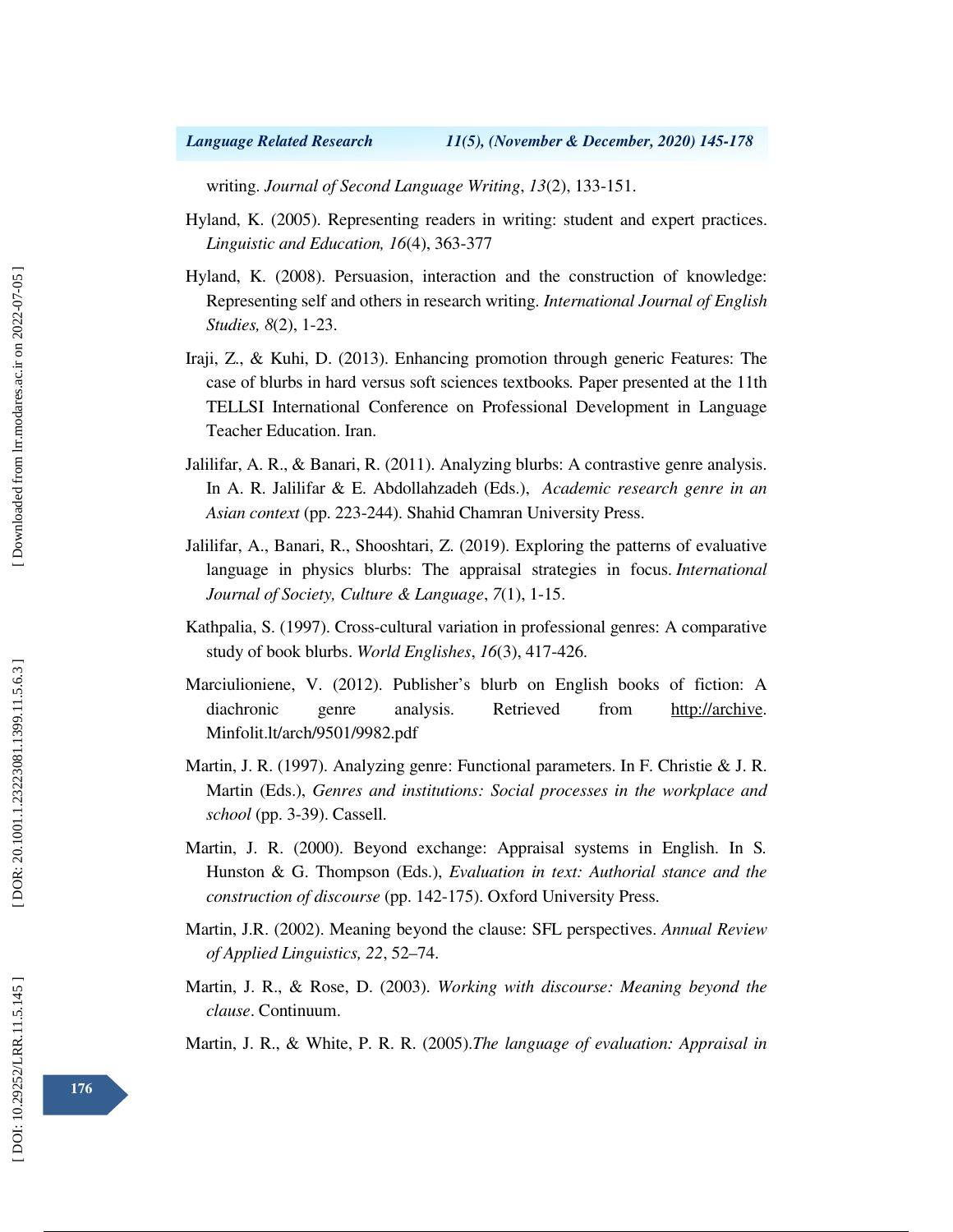*English*. Palgrave Macmillan.

- Mauranen, A. (1993). Contrastive ESP rhetoric: Metatext in Finish-English economics texts. *English for Specific Purpose, 12*, 3-22.
- Onder, N. (2013). Generic Structure and Promotional elements in best-selling online book blurbs: A cross-cultural study. *Iberica, 25*, 171-194.
- Thompson, G. (2001). Interaction in academic writing: learning to argue with the reader. *Applied Linguistics, 22*(1), 58-78.
- White, P. R. R. (2001a). Appraisal: An overview. Retrieved from http://www.grammatics.com/appraisal.
- White, P. R. R. (2001b). Appraisal outline: An introductory tour through appraisal theory. Retrieved from http://www.grammatics.com/appraisal.
- Yang, W. H. (2012). *Keyness in academic textbook blurbs: Lexical variations across disciplines.* Paper presented at the 2012 Language and Language Teaching Conference (pp. 63-72). Retrieved March 20, 2019, from https://www.academia.edu/3168150/

#### **Disclosure statement**

No potential conflict of interest was reported by the authors.